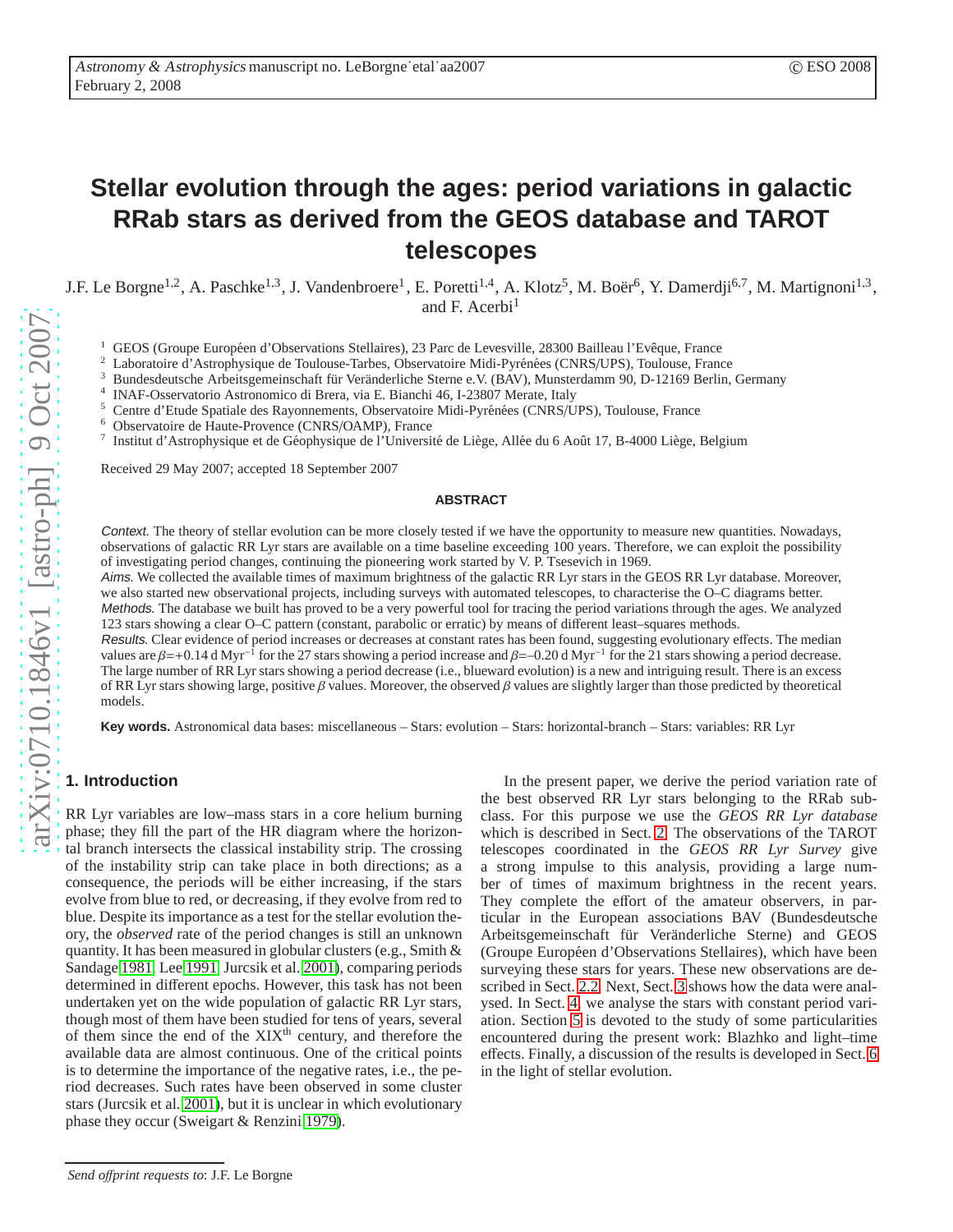# <span id="page-1-0"></span>**2. The GEOS RR Lyr database and survey: a V.P. Tsesevich's heritage**

In his book "RR Lyrae stars", V. P. Tsesevich [\(1969\)](#page-11-3) made a summary of the period variation behavior of RR Lyr stars from the observations made during the 60 years or so after the discovery of these stars. Nowadays, 40 more years have elapsed, allowing 100 years of data for some stars. It is timely to investigate what the data accumulated since Tsesevich's work bring to the understanding of the period variation of RR Lyr stars and of the stellar evolution of horizontal branch stars.

# 2.1. The GEOS RR Lyr Database

To complete Tsesevich's data collection, the amateur/professional association GEOS has built a database aiming to put together all possible RR Lyr light maximum times published in the literature. The publications from the end of the XIX<sup>th</sup> century up to today were scanned for this purpose. The database continues to be fed by recent observations from amateur astronomers of the European groups GEOS and BAV. To date, the database<sup>[1](#page-1-2)</sup> contains about 50000 maximum times from more than 3000 RR Lyr stars.

The stars concerned are galactic RRab and RRc. The collected times of light maxima were obtained from observations using various techniques, either visually, with electronic devices, or photographically, and by hundreds of observers. This heterogeneity is taken into account in the analysis of the O–C diagrams which are the basis of the present paper. The O–C diagrams are obtained plotting the differences between the observed and calculated times of maximum brightness (i.e., the O–C values) vs. the elapsed cycles. Multicolor photometry of RR Lyr stars (e.g., the extensive *UBV* light curves obtained by Oláh & Szeidl [1978](#page-11-4) and Szeidl et al. [1986\)](#page-11-5) shows that the colour effects on the determination of the times of maximum brightness are negligible with respect to the period variations we are searching for, since they are much smaller than the errors on the determinations themselves. It is also obvious that the precision of modern observations, either with photoelectric detectors or CCDs, is much better than visual and photographic observations. However, the uncertainties of the visual and photographic determinations are much less than the O–C variations we are studying. A particularity of photographic observations is that the corresponding published maximum is often not the result of the analysis of a lightcurve obtained during one night, but rather one single "bright" point. These observations were useful at the time when people searched for the pulsation period of the star, but unavoidably this method introduces an additional scatter in the O–C diagrams.

# <span id="page-1-1"></span>2.2. The TAROT Telescopes

The telescopes TAROT (*T´elescope `a Action Rapide pour les Objets Transitoires* = *Rapid Action Telescope for Transient Objects*; Bringer et al. [1999\)](#page-10-1) are automatic, autonomous observatories composed of 25–cm telescopes whose first objective is the real-time detection of the optical transient counterparts of

GRBs in the visible (Klotz et al.  $2006$  $2006$ )<sup>2</sup>. One of these telescopes is located in the northern hemisphere at Calern Observatory (Observatoire de la Côte d'Azur, University of Nice, France), and the second one is in the southern hemisphere at ESO, La Silla, Chile. The telescopes have a field of view of 1.86×1.86 deg<sup>2</sup> . During operation no human action is necessary, neither for calibration and science frames nor for data processing. The roof of the buildings are retractable to allow rapid movement to any direction in the sky. TAROT telescopes are able to point in any direction in less than 5 sec (including CCD operations and filter movements). They can detect stars of magnitude *V*=16.2 in 10sec exposure time, or *V*=18.2 in 60 sec. TAROTs are able to monitor a GRB 8 sec after being triggered, about 20 sec after the gamma ray detection (Boër et al. [2001\)](#page-10-3).

A dedicated software program optimises the process: it is able to decide at any time what is the best observation to do next, given program objects, priorities, alerts and constraints from the astronomer such as measurement frequency (Bringer et al., [1999\)](#page-10-1). Weather stations are linked to the TAROT computers. If it rains or if the temperature reaches the dew temperature or the humidity becomes higher than 90%, the roof remains closed. The system performs an automatic data reduction (dark and flat corrections, astrometric and photometric calibrations) in real time (see Damerdji et al. [2007\)](#page-10-4). In the case of the images dedicated to the RR Lyr survey, a catalogue of the measurements is updated after each observation and is available on the web about 2 min after the image has been taken.

#### 2.3. The GEOS RR Lyr survey with TAROT telescopes

In addition to the detection and localisation of GRBs, TAROTs follow the CNES artificial satellites, and a fraction of the observing time is left to other astronomical programs. Therefore, the efforts made by hundreds of observers over one century to monitor the maximum times of RR Lyr stars may be continued nowadays by much more efficient techniques, thanks to the use of these small robotic telescopes. Indeed, the authors started a monitoring of maxima of RRab stars, called *GEOS RR Lyr survey*, on 2004 January 29 using the northern TAROT and in September 2006 using the southern one. The capabilities of the system and the time-sharing allow us to schedule the observation of up to 6 maxima of RR Lyr stars per night and per telescope. The schedule is sent to the control sofware once per month. The aim is to obtain at least one maximum per star with  $V < 12.5$  (Calern observatory) or with  $V < 13.5$  (Chile) and per year, in order to check the period stability on time scales of decades. In practice, the number of maxima observed for each star of the programme is typically 5–10 per year. Only stars from the *General Catalogue of Variable Stars* (GCVS, Kholopov et al. [1988\)](#page-10-5) have been observed so far: this catalogue contains stars which have often been observed for more than 50 years. In 3 years of operation, from January 2004 to December 2006, TAROT-Calern observed 1288 maxima on 130 stars; TAROT-Chile observed 556 maxima on 126 stars during the first 6 months of operation.

For each maximum, the telescopes obtain an average of 50 measurements in 4.8 hours. The number of frames having contributed to determine the maximum times is 98000 in three years. The times of maximum brightness are determined by fitting the data points by means of a cubic spline function with a non-zero smoothing parameter. The smoothing parameter was selected

<span id="page-1-2"></span><sup>&</sup>lt;sup>1</sup> The GEOS database is freely accessible on the internet at the address http://[dbrr.ast.obs-mip.fr](http://dbrr.ast.obs-mip.fr/)/. This site is hosted by the Laboratoire d'Astrophysique de Toulouse-Tarbes, Observatoire Midi-Pyrénées, Toulouse, France

<span id="page-1-3"></span><sup>2</sup> TAROT telescopes were funded by the Centre National de la Recherche Scientifique (CNRS). The project is led by a team of French laboratories (CESR, LATT and OHP).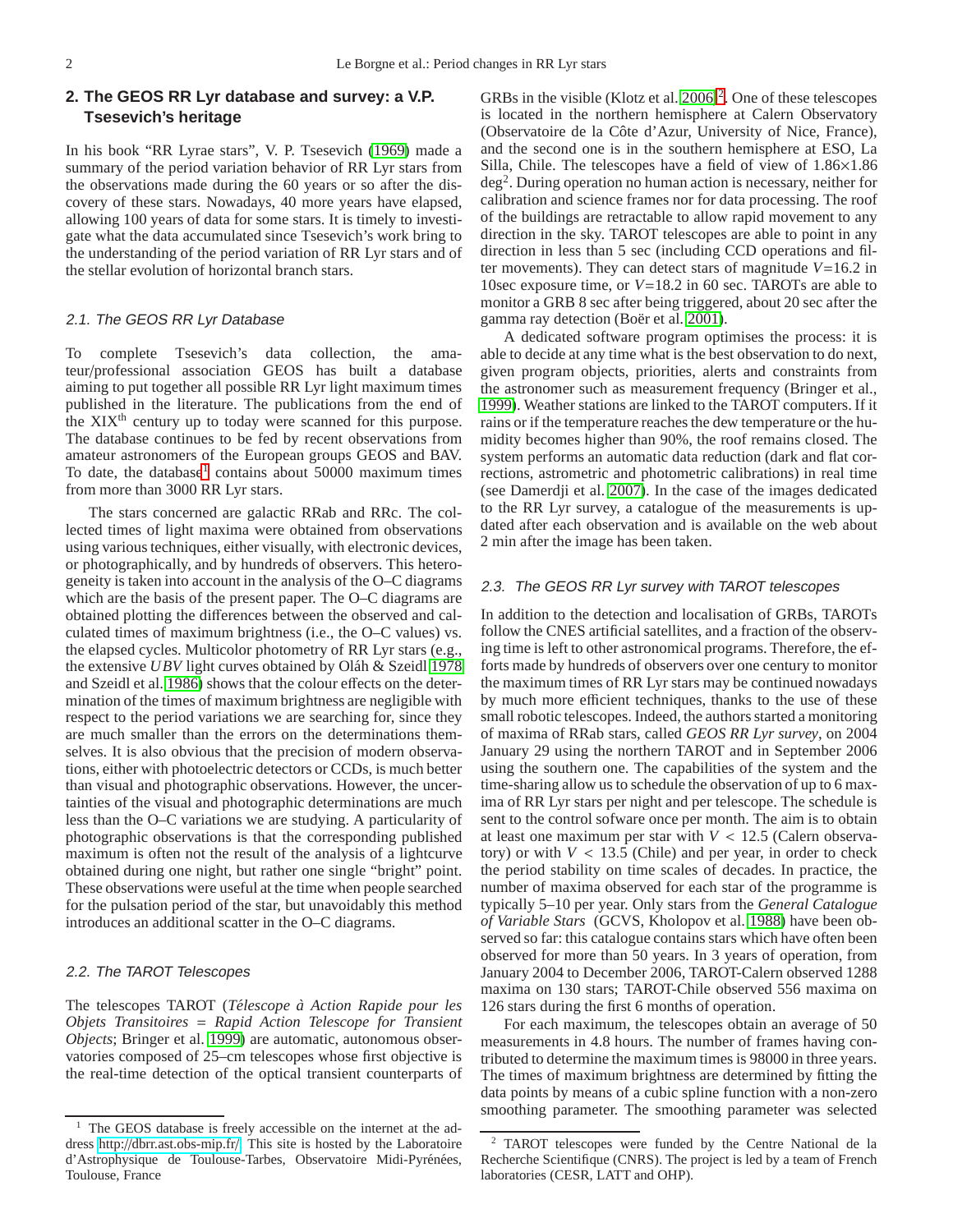case–by–case, depending on the number of points and their scatter. The error bars are estimated from the data sampling. The nominal sampling is composed of two consecutive 30–sec exposures taken every 10 min in a time interval of 2 hours, centred around the predicted maximum time and 20 min outside this interval. The resulting mean separation between 2 measurements is 5.8 min. However, the nominal sampling may be altered by local events (e.g., weather or telescope operation). For a well covered maximum, the mean error bar is about 0.003 d  $(4.3 \text{ minutes})$ ;  $\overline{\phantom{a}}$ usually, error bars range from 0.002 to 0.010 d.

#### 2.4. Survey statistics

In order to check the efficiency of the survey, we analysed the production of maximum times during the first three years of TAROT-Calern. The RR Lyr stars in the GCVS with  $V > 9.0$ (at minimum) and with  $\delta > -10^{\circ}$  are sorted in bins of 0.5 mag width. RR Lyr itself is not considered, since this bright variable (7.06–8.12*V*) is currently monitored with several techniques (visual, photographic, photoelectric and CCD photometry, medium and high resolution spectroscopy). Since the magnitudes at minimum come from the GCVS, the photometric systems are heterogeneous, but close to Johnson *V* magnitudes. We also compare the statistics of the TAROT (GEOS) production (from 2004 to 2006) with those of the observers of BAV group (from 2002 to 2005). Both groups published their maximum times in the *Information Bulletin on Variable Stars*: see Le Borgne et al. [2004,](#page-10-6) [2005a,](#page-11-6) [2005b,](#page-11-7) [2006a,](#page-11-8) [2006b](#page-11-9) and [2007](#page-11-10) for GEOS max-ima, and Agerer and Hübscher, [2002,](#page-10-7) [2003,](#page-10-8) Hübscher [2005,](#page-10-9) Hübscher et al. [2005,](#page-10-10) [2006](#page-10-11) for BAV maxima. BAV obtains this result using several telescopes operated by about 20 observers.

Table [1](#page-2-1) and Fig. [1](#page-2-2) illustrate the results of the statistical analysis. Indeed, the results show that the two groups put together have a completeness of 97% up to *V*=12.5 (magnitude at minimum); 93 of the 97 RRab stars listed in the GCVS have been observed. Individually, the GEOS and BAV surveys have a completeness of 88% and 81%, respectively. We note that, for the GEOS survey with TAROT telescopes, *V*=12.5 is a natural limit for a 25–cm telescope. Moreover, both surveys have a decrease in completeness beyond this magnitude imposed by the typical diameter of the telescopes (20-30 cm mirror diameter), while a second maximum occurs in the BAV histogram at magnitude 13.5, corresponding to the use of larger telescopes by some observers.

## <span id="page-2-0"></span>**3. Data analysis**

We extracted from the GEOS database the RRab stars for which the times of maximum brightness span more than 50 years. Actually, the observations of RR Lyr stars started at the end of the XIX<sup>th</sup> century and for several objects the time baseline exceeds 100 years, with data in three different centuries. Throughout this time the observing techniques were very different (visual, photographic, photoelectric, CCD) and for each technique the accuracy of the data was not homogeneous, depending on the observer, the equipment and the number of measurements. Unfortunately, all that information was seldom known in the case of very old observations (often disseminated in several papers), which in turn are very important for establishing the O–C trends. In these conditions, the attribution of weights to the maxima observed with different techniques was not practicable in a rigorous way. Moreover, when viable, this weighted procedure yielded results not significantly different from those obtained without weights; indeed, in these cases the datasets

<span id="page-2-1"></span>**Table 1.** Number of RR Lyr stars per magnitude (at minimum) bin observed from 2004 to 2006.

| Magnitude     | Number of stars                  |                |                          |                         |                |  |  |
|---------------|----------------------------------|----------------|--------------------------|-------------------------|----------------|--|--|
| at minimum    | in GCVS<br>BAV+GEOS<br>2002-2006 |                | <b>GEOS</b><br>2004-2006 | <b>BAV</b><br>2002-2005 |                |  |  |
| $9.5 - 10.0$  | 1                                | 1              | 100%                     | 1                       | 1              |  |  |
| $10.0 - 10.5$ | 9                                | 8              | 88%                      | 8                       | 7              |  |  |
| $10.5 - 11.0$ | 9                                | 9              | 100%                     | 9                       | 8              |  |  |
| $11.0 - 11.5$ | 17                               | 17             | 100%                     | 13                      | 15             |  |  |
| $11.5 - 12.0$ | 23                               | 21             | 91%                      | 19                      | 17             |  |  |
| $12.0 - 12.5$ | 38                               | 37             | 97%                      | 35                      | 31             |  |  |
| $12.5 - 13.0$ | 38                               | 29             | 76%                      | 21                      | 22             |  |  |
| $13.0 - 13.5$ | 59                               | 46             | 77%                      | 19                      | 41             |  |  |
| $13.5 - 14.0$ | 69                               | 34             | 49%                      | 4                       | 33             |  |  |
| $14.0 - 14.5$ | 93                               | 23             | 24%                      | 3                       | 21             |  |  |
| $14.5 - 15.0$ | 108                              | 24             | 22%                      | 2                       | 22             |  |  |
| $15.0 - 15.5$ | 164                              | 20             | 12%                      | $\overline{2}$          | 18             |  |  |
| $15.5 - 16.0$ | 188                              | 13             | 6%                       | 3                       | 10             |  |  |
| $16.0 - 16.5$ | 222                              | 5              | 2%                       | $\Omega$                | 5              |  |  |
| $16.5 - 17.0$ | 187                              | $\overline{c}$ | 1%                       | 0                       | $\overline{c}$ |  |  |



<span id="page-2-2"></span>**Fig. 1.** Number of RR Lyr stars per magnitude (at minimum) bin observed from 2004 to 2006. The observing material shown by the light grey histogram in the main window of the figure includes the GEOS RR Lyr Survey and the BAV CCD observations published in the IBVS. The dark grey histogram represents all the RR Lyr stars included in the GCVS. The enclosed histogram shows details of the contribution of the GEOS RR Lyr survey (filled blue) and the BAV (hatched blue).

<span id="page-2-3"></span>**Table 2.** Inventory of the O–C patterns in the RRab stars of our sample

| $O-C$ pattern                                                                                                           | N                           | Representative cases                                                   |
|-------------------------------------------------------------------------------------------------------------------------|-----------------------------|------------------------------------------------------------------------|
| Constant period<br>Increasing period<br>Decreasing period<br>Irregular slow variations<br>Single abrupt change<br>Total | 54<br>27<br>21<br>17<br>123 | BN Agr, RR Leo<br>SW And, AH Cam, V964 Ori<br>UY Boo, RW Dra<br>SZ Hya |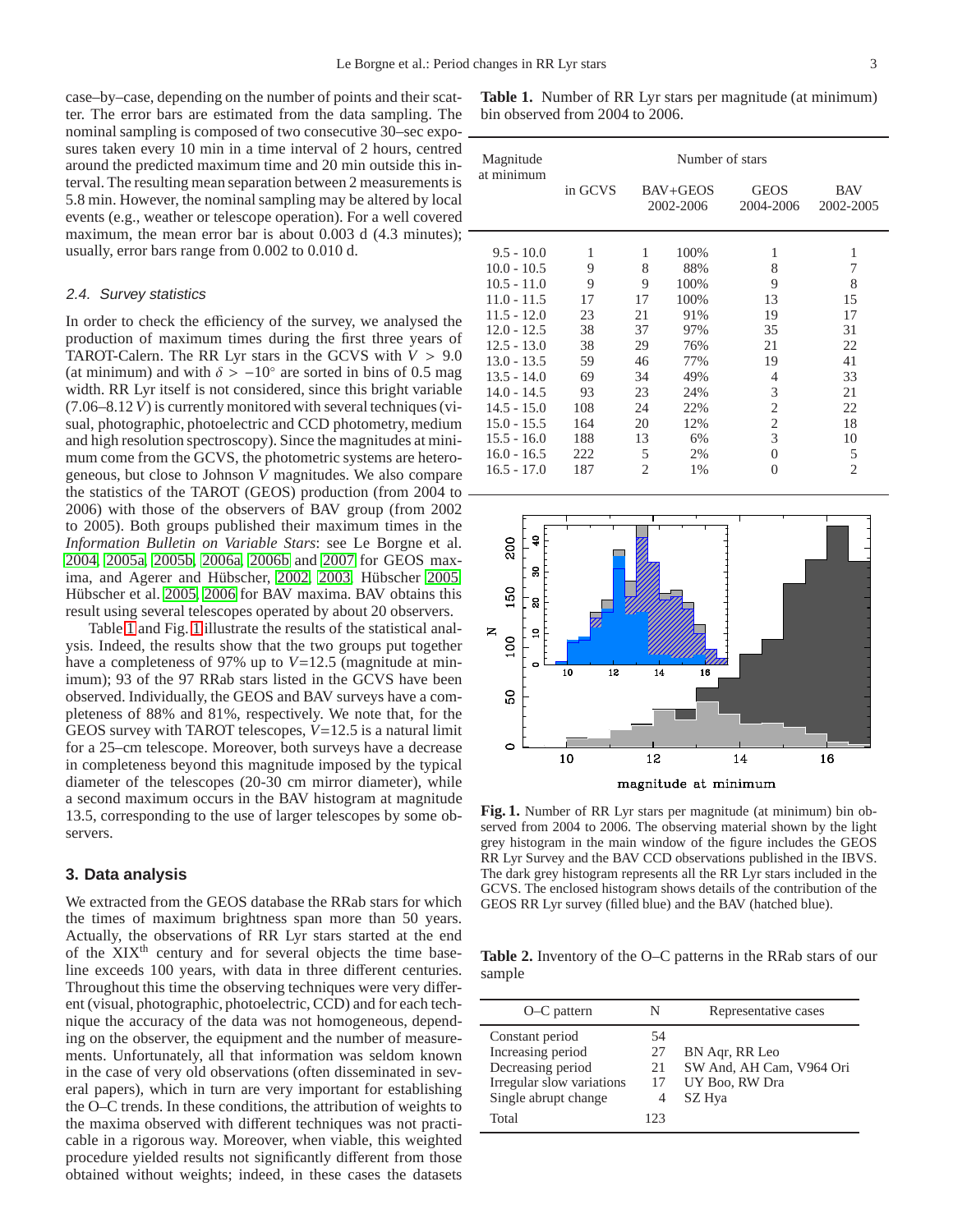<span id="page-3-0"></span>Table 3. Refined linear elements for stars showing a constant period. The note <sup>*B*</sup> beside the value of the standard deviation indicates the stars having a known Blazhko effect.

| Star                   |     | $N_{\rm max}$ | Time coverage   | Epoch                   | Period                      | s.d.         |
|------------------------|-----|---------------|-----------------|-------------------------|-----------------------------|--------------|
|                        |     |               | [years]         | $[HJD - 2400000]$       | [d]                         | [d]          |
| AT                     | And | 66            | 101 (1906-2007) | $36109.5000 \pm 0.0030$ | $0.61691445 \pm 0.00000014$ | 0.0169       |
| DE                     | And | 29            | 64 (1935-1999)  | $39764.5234 \pm 0.0033$ | $0.45363536 \pm 0.00000019$ | 0.0176       |
| GV                     | And | 54            | 62 (1937-1999)  | $40171.3320 \pm 0.0050$ | $0.52809310 \pm 0.00000033$ | 0.0319       |
| <b>OV</b>              | And | 100           | 75 (1929-2004)  | $39469.2891 \pm 0.0012$ | $0.47058114 \pm 0.00000007$ | 0.0111       |
| TZ                     | Aqr | 34            | 92 (1915-2007)  | $37548.9023 \pm 0.0022$ | $0.57119429 \pm 0.00000010$ | 0.0128       |
| YZ                     | Aqr | 51            | 112 (1894-2006) | $33343.2617 \pm 0.0033$ | $0.55193269 \pm 0.00000017$ | 0.0218       |
| DN                     | Aqr | 35            | 71 (1936-2007)  | $40915.3125 \pm 0.0050$ | $0.63375407 \pm 0.00000039$ | 0.0268       |
| TZ                     | Aur | 140           | 94 (1913-2007)  | $37946.4922 \pm 0.0006$ | $0.39167482 \pm 0.00000002$ | 0.0051       |
| <b>BH</b>              | Aur | 41            | 100 (1906-2006) | $37352.4727 \pm 0.0024$ | $0.45608902 \pm 0.00000007$ | 0.0086       |
| SS                     | Cnc | 104           | 96 (1909-2005)  | $36201.3906 \pm 0.0012$ | $0.36733848 \pm 0.00000003$ | 0.0117       |
| $\mathbb{R}\mathbf{X}$ | CVn | 56            | 98 (1907-2005)  | $36904.2266 \pm 0.0024$ | $0.54002589 \pm 0.00000012$ | 0.0176       |
| AL                     | CMi | 41            | 82 (1925-2007)  | $36607.3047 \pm 0.0046$ | $0.55051273 \pm 0.00000020$ | 0.0243       |
| UU                     | Cet | 30            | 82 (1917-1999)  | $37582.4336 \pm 0.0077$ | $0.60607427 \pm 0.00000056$ | $0.0380^{B}$ |
| SU                     | Col | 25            | 65 (1937-2002)  | $39410.5234 \pm 0.0064$ | $0.48735806 \pm 0.00000035$ | 0.0302       |
| <b>ST</b>              | Com | 62            | 90 (1916-2006)  | $37652.6680 \pm 0.0022$ | $0.59892809 \pm 0.00000011$ | 0.0163       |
| W                      | Crt | 23            | 70 (1935-2005)  | $39910.8633 \pm 0.0014$ | $0.41201425 \pm 0.00000007$ | 0.0063       |
| UY                     | Cyg | 106           | 105 (1901-2006) | $34862.3203 \pm 0.0014$ | $0.56070578 \pm 0.00000006$ | 0.0116       |
| <b>BV</b>              | Del | 28            | 77 (1928-2005)  | $39354.2539 \pm 0.0037$ | $0.42345089 \pm 0.00000015$ | 0.0184       |
| <b>BT</b>              | Dra | 63            | 101 (1905-2006) | $35868.4648 \pm 0.0028$ | $0.58867335 \pm 0.00000014$ | 0.0205       |
| SZ                     | Gem | 74            | 85 (1922-2007)  | $38360.8438 \pm 0.0015$ | $0.50113541 \pm 0.00000007$ | 0.0108       |
| GI                     | Gem | 63            | 66 (1941-2007)  | $36971.7148 \pm 0.0016$ | $0.43326673 \pm 0.00000007$ | 0.0122       |
| TW                     | Her | 226           | 94 (1912-2006)  | $36784.3828 \pm 0.0004$ | $0.39960003 \pm 0.00000002$ | 0.0062       |
| <b>BD</b>              | Her | 62            | 97 (1900-1997)  | $33064.4766 \pm 0.0043$ | $0.47390789 \pm 0.00000025$ | 0.0317       |
| EE                     | Her | 33            | 57 (1936-1993)  | $38853.6250 \pm 0.0026$ | $0.49553666 \pm 0.00000025$ | 0.0129       |
| V524                   | Her | 122           | 56 (1930-1986)  | $36318.5156 \pm 0.0032$ | $0.48186663 \pm 0.00000022$ | 0.0326       |
| GO                     | Hya | 39            | 78 (1929-2007)  | $35821.6641 \pm 0.0052$ | $0.63643533 \pm 0.00000028$ | 0.0317       |
| RX                     | Leo | 23            | 72 (1935-2007)  | $38431.9336 \pm 0.0055$ | $0.65341568 \pm 0.00000027$ | 0.0115       |
| <b>ST</b>              | Leo | 96            | 80 (1926-2006)  | $39260.4219 \pm 0.0007$ | $0.47798404 \pm 0.00000004$ | 0.0068       |
| <b>WW</b>              | Leo | 40            | 72 (1935-2007)  | $39801.6211 \pm 0.0031$ | $0.60284597 \pm 0.00000021$ | 0.0197       |
| AA                     | Leo | 22            | 52 (1953-2005)  | $47271.3828 \pm 0.0021$ | $0.59865355 \pm 0.00000023$ | 0.0088       |
| АX                     | Leo | 35            | 79 (1927-2006)  | $37026.5742 \pm 0.0041$ | $0.72682691 \pm 0.00000023$ | 0.0230       |
| V                      | LMi | 34            | 95 (1912-2007)  | $36630.6094 \pm 0.0018$ | $0.54391927 \pm 0.00000006$ | 0.0065       |
| VY                     | Lib | 21            | 77 (1914-1991)  | $33773.3203 \pm 0.0035$ | $0.53394097 \pm 0.00000028$ | 0.0162       |
| <b>TT</b>              | Lyn | 50            | 64 (1943-2007)  | $43580.4023 \pm 0.0032$ | $0.59743237 \pm 0.00000023$ | 0.0224       |
| TW                     | Lyn | 70            | 48 (1956-2004)  | $45022.4961 \pm 0.0022$ | $0.48186052 \pm 0.00000013$ | 0.0187       |
| <b>CN</b>              | Lyr | 72            | 105 (1901-2006) | $36079.3242 \pm 0.0018$ | $0.41138276 \pm 0.00000005$ | 0.0104       |
| IO                     | Lyr | 95            | 97 (1909-2006)  | $36276.2305 \pm 0.0013$ | $0.57712215 \pm 0.00000007$ | 0.0113       |
| KX                     | Lyr | 62            | 65 (1940-2005)  | $42019.2461 \pm 0.0036$ | $0.44090429 \pm 0.00000017$ | 0.0188       |
| LX                     | Lyr | 33            | 64 (1940-2004)  | $36287.2930 \pm 0.0026$ | $0.54548401 \pm 0.00000022$ | 0.0148       |
| <b>RV</b>              | Oct | 140           | 91 (1900-1991)  | $31874.5703 \pm 0.0029$ | $0.57116264 \pm 0.00000022$ | 0.0347       |
| <b>ST</b>              | Oph | 29            | 98 (1908-2006)  | $36079.3438 \pm 0.0028$ | $0.45035613 \pm 0.00000011$ | 0.0144       |
| V531                   | Oph | 25            | 64 (1928-1992)  | $39618.5156 \pm 0.0033$ | $0.55365324 \pm 0.00000022$ | 0.0166       |
| V2033                  | Oph | 24            | 52 (1940-1992)  | $39270.5352 \pm 0.0047$ | $0.56582946 \pm 0.00000043$ | 0.0201       |
| AO                     | Peg | 23            | 80 (1925-2005)  | $37909.3984 \pm 0.0021$ | $0.54724342 \pm 0.00000010$ | 0.0092       |
| BF                     | Peg | 24            | 73 (1931-2004)  | $39369.1758 \pm 0.0062$ | $0.49580538 \pm 0.00000029$ | 0.0301       |
| CG                     | Peg | 109           | 51 (1956-2007)  | $45576.4414 \pm 0.0015$ | $0.46713728 \pm 0.00000010$ | 0.0144       |
| DZ                     | Peg | 63            | 97 (1910-2007)  | $36511.4062 \pm 0.0043$ | $0.60734892 \pm 0.00000026$ | 0.0313       |
| VY                     | Ser | 41            | 74 (1932-2006)  | $39615.9297 \pm 0.0049$ | $0.71409613 \pm 0.00000038$ | 0.0225       |
| AN                     | Ser | 106           | 107 (1899-2006) | $34265.2461 \pm 0.0014$ | $0.52207130 \pm 0.00000007$ | $0.0131^{B}$ |
| DF                     | Ser | 42            | 105 (1900-2005) | $34195.6641 \pm 0.0019$ | $0.43779647 \pm 0.00000008$ | 0.0125       |
| UU                     | Vir | 23            | 97 (1903-2000)  | $34509.2617 \pm 0.0012$ | $0.47560632 \pm 0.00000005$ | 0.0059       |
| WY                     | Vir | 37            | 87 (1914-2001)  | $38060.6328 \pm 0.0068$ | $0.60935342 \pm 0.00000058$ | $0.0409^{B}$ |
| AS                     | Vir | 19            | 84 (1916-2000)  | $37052.4844 \pm 0.0123$ | $0.55342495 \pm 0.00000075$ | 0.0407       |
| AV                     | Vir | 25            | 93 (1913-2006)  | $37016.4492 \pm 0.0025$ | $0.65690929 \pm 0.00000012$ | 0.0097       |

were mostly composed of data from a small number of observers (often using the same technique) and the resulting differences among weights were small. In a later stage, we also tried to assign weights to different subsets considering their scatter from a fitting O–C curve (see Sect. [4\)](#page-6-0), and this procedure also yielded similar results. Therefore, we are confident that our conclusions are not affected by the constraint of having assigned the same weight to all the maxima.

Particular care has been taken in the correct evaluation of the cycle values to be assigned to old maxima or after large gaps. Different O–C plots were obtained from different cycle countings, and abrupt jumps have been considered as suspicious.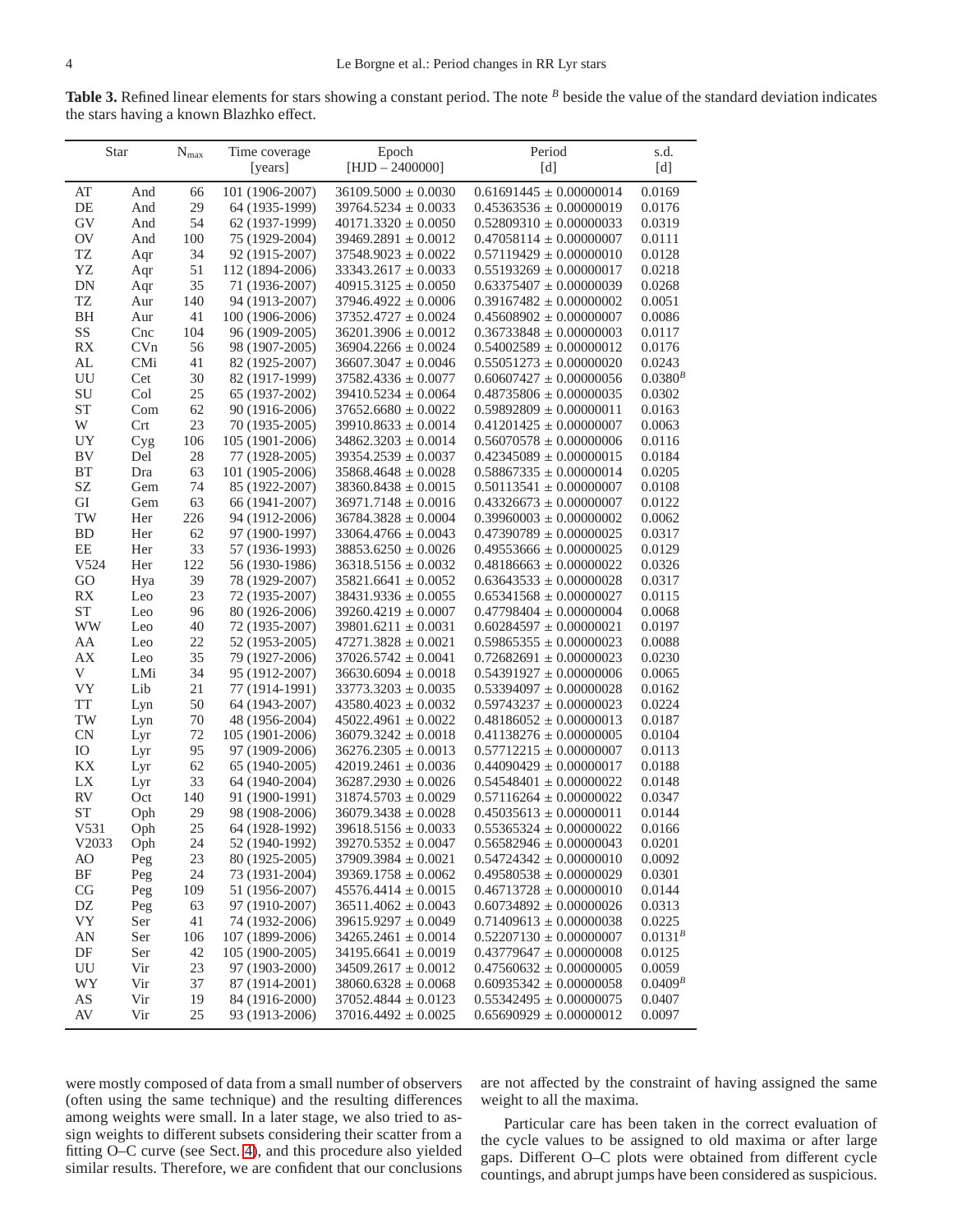<span id="page-4-0"></span>**Table 4.** Parabolic elements for RRab stars showing a well–defined linearly increasing period. The note *<sup>B</sup>* beside the value of the standard deviation indicates the stars having a known Blazhko effect and discussed in the text.

| Star          | $N_{max}$ | Time coverage<br>[years] | Epoch<br>[HJD-2400000]     | Period<br>[d]                  | Ouad. term<br>$[10^{-10} \cdot d]$ | s.d.<br>[d]  | dP/dt<br>$[10^{-10} \cdot d/d]$ | $\beta$<br>$[d$ Myr <sup>-1</sup> ] | $\alpha$<br>$[Myr^{-1}]$ |
|---------------|-----------|--------------------------|----------------------------|--------------------------------|------------------------------------|--------------|---------------------------------|-------------------------------------|--------------------------|
| XX And        | 182       | 105<br>$(1902 - 2007)$   | 54106.3508<br>± 0.0027     | 0.72276008<br>± 0.00000029     | 1.427<br>± 0.066                   | 0.0167       | 3.95<br>$\pm 0.18$              | 0.144<br>$\pm 0.007$                | 0.200<br>±0.009          |
| <b>BN</b> Aqr | 78        | 110<br>$(1896 - 2006)$   | 53979.4964<br>± 0.0049     | 0.46967415<br>± 0.00000026     | 3.173<br>$\pm$ 0.030               | 0.0149       | 13.51<br>$\pm$ 0.13             | 0.494<br>±0.005                     | 1.051<br>$\pm 0.010$     |
| V341 Aql      | 117       | 94<br>$(1912 - 2006)$    | 53999.4346<br>± 0.0025     | 0.57802322<br>± 0.00000027     | 0.613<br>± 0.056                   | 0.0130       | 2.12<br>$\pm 0.19$              | 0.078<br>$\pm 0.007$                | 0.134<br>$\pm 0.012$     |
| X Ari         | 112       | 93<br>$(1914 - 2007)$    | 54107.2779<br>$\pm$ 0.0021 | 0.65116811<br>± 0.00000028     | 4.763<br>$\pm$ 0.060               | 0.0135       | 14.63<br>$\pm 0.18$             | 0.535<br>$\pm 0.007$                | 0.821<br>$\pm 0.010$     |
| RS Boo        | 325       | 107<br>$(1900 - 2007)$   | 54113.6372<br>± 0.0011     | 0.37734035<br>± 0.00000006     | 0.268<br>± 0.007                   | $0.0093^{B}$ | 1.42<br>$\pm 0.04$              | 0.052<br>$\pm 0.001$                | 0.137<br>$\pm 0.004$     |
| SW Boo        | 52        | 98<br>$(1908-2006)$      | 53919.4937<br>± 0.0019     | 0.51355094<br>± 0.00000017     | 4.639<br>$\pm$ 0.030               | $0.0080^{B}$ | 18.07<br>$\pm$ 0.12             | 0.660<br>$\pm 0.004$                | 1.286<br>$\pm 0.008$     |
| UU Boo        | 88        | 99<br>$(1907 - 2006)$    | 53904.4944<br>± 0.0023     | 0.45693375<br>$\pm 0.00000017$ | 2.231<br>± 0.025                   | 0.0116       | 9.77<br>$\pm 0.11$              | 0.357<br>$\pm 0.004$                | 0.781<br>$\pm 0.009$     |
| RW Cnc        | 95        | 90<br>$(1916 - 2006)$    | 53746.5042<br>± 0.0035     | 0.54721602<br>± 0.00000033     | 1.937<br>± 0.054                   | 0.0169       | 7.08<br>$\pm 0.20$              | 0.259<br>$\pm 0.007$                | 0.473<br>$\pm 0.013$     |
| TT Cnc        | 97        | 91<br>$(1916 - 2007)$    | 54112.4014<br>± 0.0023     | 0.56345656<br>± 0.00000029     | 1.229<br>± 0.058                   | $0.0132^{B}$ | 4.36<br>$\pm 0.21$              | 0.159<br>$\pm 0.008$                | 0.283<br>$\pm 0.013$     |
| AN Cnc        | 29        | 96<br>$(1910-2006)$      | 53752.5259<br>± 0.0043     | 0.54316354<br>± 0.00000037     | 0.555<br>$\pm 0.067$               | 0.0122       | 2.04<br>$\pm 0.25$              | 0.075<br>$\pm 0.009$                | 0.137<br>$\pm 0.017$     |
| SW CVn        | 19        | 95<br>$(1910-2005)$      | 53478.5374<br>± 0.0023     | 0.44167101<br>± 0.00000024     | 2.033<br>± 0.036                   | 0.0066       | 9.21<br>$\pm 0.16$              | 0.336<br>$\pm 0.006$                | 0.762<br>$\pm 0.013$     |
| EZ Cep        | 89        | 105<br>$(1901 - 2006)$   | 53750.3391<br>± 0.0067     | 0.37900204<br>± 0.00000027     | 0.296<br>$\pm$ 0.028               | 0.0236       | 1.56<br>$\pm 0.15$              | 0.057<br>±0.005                     | 0.151<br>$\pm 0.014$     |
| RR Cet        | 113       | 100<br>$(1906 - 2006)$   | 54090.2963<br>± 0.0014     | 0.55302909<br>± 0.00000011     | 0.231<br>$\pm$ 0.020               | 0.0075       | 0.84<br>$\pm 0.07$              | 0.031<br>$\pm 0.003$                | 0.055<br>$\pm$ 0.005     |
| TV CrB        | 124       | 104<br>$(1902 - 2006)$   | 53903.4827<br>± 0.0069     | 0.58461776<br>± 0.00000047     | 0.893<br>$\pm$ 0.074               | 0.0311       | 3.06<br>$\pm 0.25$              | 0.112<br>$\pm 0.009$                | 0.191<br>$\pm 0.016$     |
| DM Cyg        | 223       | 106<br>$(1900 - 2006)$   | 54035.4065<br>± 0.0009     | 0.41986367<br>± 0.00000007     | 0.523<br>$\pm$ 0.010               | $0.0066^B$   | 2.49<br>$\pm 0.05$              | 0.091<br>$\pm 0.002$                | 0.217<br>$\pm 0.004$     |
| V684 Cyg      | 36        | 53<br>$(1927-1980)$      | 44253.2522<br>$\pm$ 0.0084 | 0.54099474<br>± 0.00000119     | 5.222<br>± 0.314                   | 0.0227       | 19.30<br>± 1.16                 | 0.705<br>$\pm 0.042$                | 1.304<br>±0.079          |
| SU Dra        | 189       | 103<br>$(1904 - 2007)$   | 54111.5136<br>± 0.0020     | 0.66042294<br>± 0.00000019     | 0.561<br>± 0.034                   | 0.0124       | 1.70<br>$\pm 0.10$              | 0.062<br>$\pm 0.004$                | 0.094<br>$\pm 0.006$     |
| SV Eri        | 54        | 104<br>$(1904 - 2006)$   | 53998.8128<br>± 0.0153     | 0.71387846<br>± 0.00000142     | 20.72<br>± 0.304                   | 0.0429       | 58.06<br>± 0.85                 | 2.121<br>$\pm 0.031$                | 2.972<br>±0.044          |
| VZ Her        | 203       | 107<br>$(1899-2006)$     | 53967.4819<br>± 0.0031     | 0.44033227<br>$\pm 0.00000018$ | 0.678<br>± 0.023                   | 0.0207       | 3.08<br>$\pm 0.10$              | 0.112<br>$\pm 0.004$                | 0.255<br>±0.009          |
| RR Leo        | 298       | 109<br>$(1898 - 2007)$   | 54124.4177<br>± 0.0009     | 0.45240129<br>± 0.00000006     | 1.869<br>$\pm 0.009$               | 0.0072       | 8.26<br>$\pm 0.04$              | 0.302<br>$\pm 0.001$                | 0.668<br>$\pm 0.003$     |
| TV Leo        | 27        | 89<br>$(1913 - 2002)$    | 52373.1085<br>± 0.0184     | 0.67286445<br>$\pm 0.00000147$ | 3.271<br>± 0.284                   | 0.0307       | 9.72<br>$\pm 0.84$              | 0.355<br>$\pm 0.031$                | 0.528<br>±0.046          |
| U Lep         | 33        | 118<br>$(1899 - 2007)$   | 54114.6303<br>± 0.0019     | 0.58147954<br>$\pm 0.00000018$ | 0.685<br>± 0.030                   | 0.0077       | 2.36<br>$\pm 0.10$              | 0.086<br>$\pm 0.004$                | 0.148<br>±0.006          |
| AV Peg        | 443       | 103<br>$(1903 - 2006)$   | 54060.3926<br>± 0.0010     | 0.39038092<br>± 0.00000006     | 0.894<br>± 0.010                   | 0.0084       | 4.58<br>$\pm 0.05$              | 0.167<br>$\pm 0.002$                | 0.429<br>$\pm 0.005$     |
| AR Per        | 153       | 107<br>$(1900 - 2007)$   | 54124.4299<br>± 0.0008     | 0.42555066<br>± 0.00000006     | 0.136<br>$\pm 0.009$               | 0.0057       | 0.64<br>$\pm 0.04$              | 0.023<br>$\pm 0.001$                | 0.055<br>$\pm 0.003$     |
| RY Psc        | 42        | 96<br>$(1912 - 2006)$    | 54037.5428<br>± 0.0086     | 0.52973431<br>± 0.00000062     | 0.863<br>± 0.098                   | 0.0205       | 3.26<br>$\pm 0.37$              | 0.119<br>$\pm 0.014$                | 0.225<br>±0.026          |
| CS Ser        | 27        | 102<br>$(1903 - 2005)$   | 53530.4879<br>± 0.0090     | 0.52679833<br>$\pm 0.00000050$ | 0.747<br>± 0.066                   | 0.0142       | 2.84<br>$\pm$ 0.25              | 0.104<br>±0.009                     | 0.197<br>$\pm 0.017$     |
| <b>BB</b> Vir | 25        | 94<br>$(1903 - 2005)$    | 53849.6121<br>± 0.0062     | 0.47110683<br>± 0.00000060     | 1.083<br>$\pm$ 0.089               | 0.0193       | 4.60<br>$\pm 0.38$              | 0.168<br>$\pm 0.014$                | 0.357<br>±0.029          |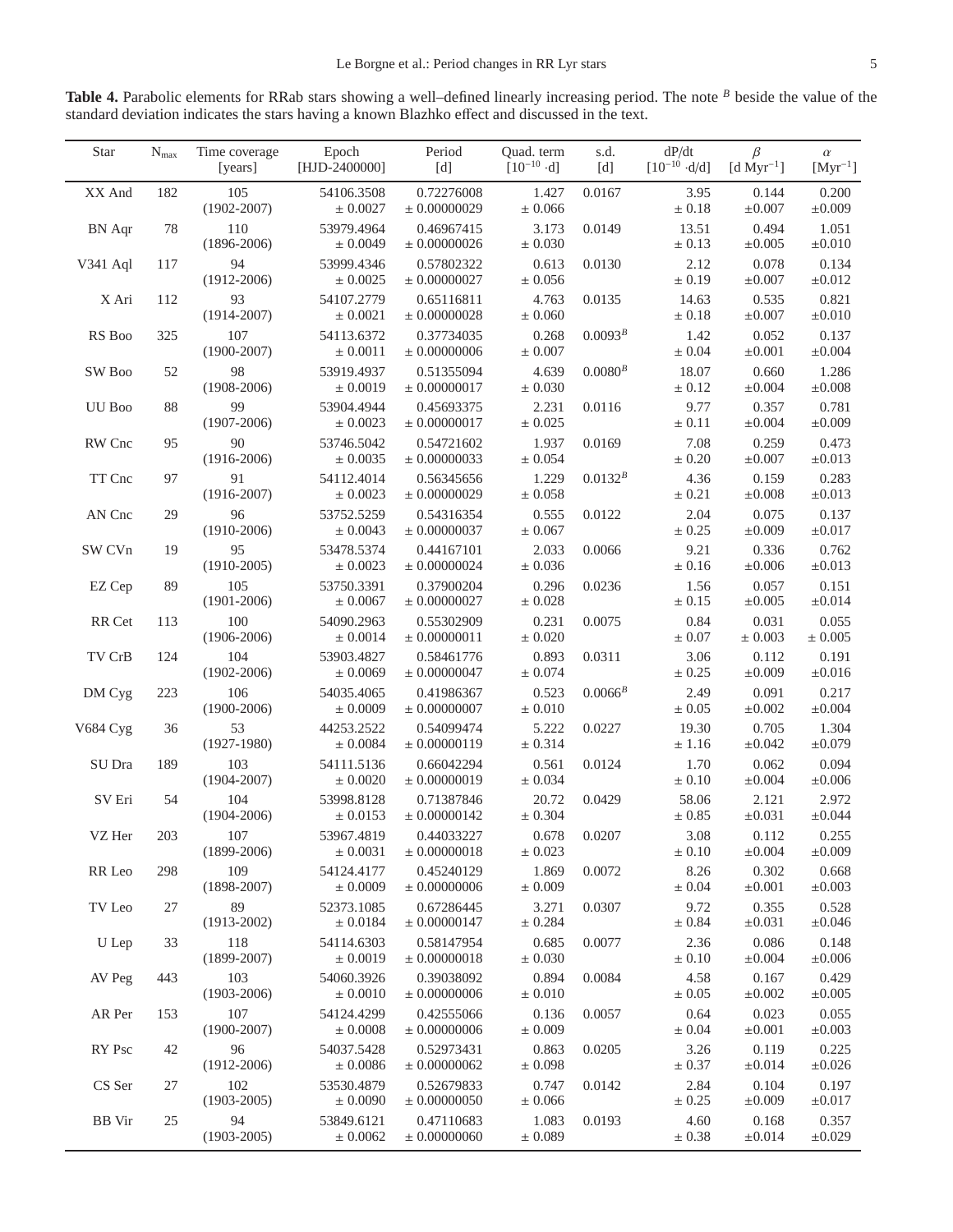<span id="page-5-0"></span>**Table 5.** Parabolic elements for RRab stars showing a well–defined linearly decreasing period. The note *<sup>B</sup>* beside the value of the standard deviation indicates the stars having a known Blazhko effect and discussed in the text.

| <b>Star</b>       | $N_{max}$ | Time coverage<br>[years] | Epoch<br>[HJD-2400000]     | Period<br>[d]                  | Quad. term<br>$[10^{-10} \cdot d/d]$ | s.d.<br>[d]  | dP/dt<br>$[10^{-10} \cdot d/d]$ | $\beta$<br>$[d$ Myr <sup>-1</sup> ] | $\alpha$<br>$[Myr^{-1}]$ |
|-------------------|-----------|--------------------------|----------------------------|--------------------------------|--------------------------------------|--------------|---------------------------------|-------------------------------------|--------------------------|
| SW And            | 393       | 111<br>$(1894 - 2005)$   | 54093.3336<br>± 0.0016     | 0.44226187<br>$\pm$ 0.00000010 | $-1.013$<br>± 0.013                  | $0.0132^{B}$ | $-4.58$<br>$\pm 0.06$           | $-0.167$<br>$\pm 0.002$             | $-0.378$<br>$\pm 0.005$  |
| SX Aqr            | 97        | 93<br>$(1913 - 2006)$    | 54018.3651<br>± 0.0031     | 0.53570932<br>± 0.00000025     | $-0.537$<br>± 0.040                  | 0.0139       | $-2.00$<br>± 0.15               | $-0.073$<br>$\pm 0.005$             | $-0.137$<br>$\pm 0.010$  |
| <b>BR</b> Aqr     | 66        | 105<br>$(1901 - 2006)$   | 54048.3622<br>± 0.0045     | 0.48187046<br>$\pm 0.00000024$ | $-0.950$<br>± 0.031                  | 0.0128       | $-3.94$<br>$\pm 0.13$           | $-0.144$<br>±0.005                  | $-0.299$<br>$\pm 0.010$  |
| CP Aqr            | 82        | 72<br>$(1912 - 2006)$    | 54024.3267<br>± 0.0025     | 0.46340227<br>$\pm$ 0.00000017 | $-0.516$<br>± 0.030                  | 0.0103       | $-2.23$<br>$\pm 0.13$           | $-0.081$<br>±0.005                  | $-0.176$<br>$\pm 0.010$  |
| TW <sub>Boo</sub> | 92        | 92<br>$(1914 - 2006)$    | 53918.4570<br>± 0.0015     | 0.53226977<br>± 0.00000019     | $-0.503$<br>± 0.036                  | 0.0095       | $-1.89$<br>± 0.14               | $-0.069$<br>±0.005                  | $-0.130$<br>$\pm 0.009$  |
| AH Cam            | 109       | 56<br>$(1951 - 2007)$    | 54119.3136<br>± 0.0029     | 0.36871531<br>± 0.00000039     | $-2.397$<br>$\pm$ 0.076              | $0.0167^{B}$ | $-13.00$<br>± 0.41              | $-0.475$<br>$\pm 0.015$             | $-1.288$<br>$\pm 0.041$  |
| AP Cnc            | 24        | 72<br>$(1930 - 2002)$    | 52635.7481<br>± 0.0192     | 0.53293273<br>$\pm 0.00000138$ | $-2.178$<br>± 0.249                  | 0.0259       | $-8.17$<br>± 0.93               | $-0.299$<br>±0.034                  | $-0.560$<br>±0.064       |
| W CVn             | 110       | 105<br>$(1902 - 2006)$   | 54121.6211<br>± 0.0012     | 0.55175472<br>± 0.00000014     | $-0.412$<br>± 0.024                  | 0.0073       | $-1.49$<br>$\pm 0.09$           | $-0.055$<br>$\pm 0.003$             | $-0.099$<br>$\pm 0.006$  |
| RV Cap            | 258       | 95<br>$(1906 - 2001)$    | 51982.7919<br>± 0.0144     | 0.44773748<br>± 0.00000069     | $-1.260$<br>± 0.084                  | $0.0270^{B}$ | $-5.63$<br>$\pm 0.37$           | $-0.206$<br>$\pm 0.014$             | $-0.459$<br>$\pm 0.030$  |
| RX Cet            | 120       | 111<br>$(1890 - 2001)$   | 52172.1923<br>± 0.0128     | 0.57368560<br>$\pm 0.00000061$ | $-1.950$<br>± 0.075                  | 0.0280       | $-6.80$<br>± 0.26               | $-0.248$<br>$\pm 0.010$             | $-0.433$<br>$\pm 0.017$  |
| RZ Cet            | 39        | 77<br>$(1929 - 2006)$    | 54036.5318<br>± 0.0133     | 0.51059118<br>± 0.00000127     | $-4.032$<br>± 0.224                  | 0.0336       | $-15.79$<br>$\pm$ 0.88          | $-0.577$<br>±0.032                  | $-1.130$<br>±0.063       |
| S Com             | 89        | 96<br>$(1911 - 2007)$    | 54118.5568<br>± 0.0019     | 0.58658461<br>± 0.00000018     | $-0.773$<br>± 0.032                  | 0.0097       | $-2.64$<br>$\pm 0.11$           | $-0.096$<br>$\pm 0.004$             | $-0.164$<br>$\pm 0.007$  |
| VX Her            | 164       | 90<br>$(1916 - 2006)$    | 53919.4514<br>± 0.0016     | 0.45536088<br>$\pm 0.00000013$ | $-0.922$<br>± 0.022                  | 0.0107       | $-4.05$<br>$\pm 0.09$           | $-0.148$<br>$\pm 0.003$             | $-0.325$<br>$\pm 0.008$  |
| V394 Her          | 105       | 77<br>$(1929 - 2001)$    | 53932.4381<br>± 0.0049     | 0.43605116<br>± 0.00000042     | $-0.748$<br>$\pm$ 0.070              | 0.0205       | $-3.43$<br>± 0.32               | $-0.125$<br>$\pm 0.012$             | $-0.287$<br>$\pm 0.027$  |
| RZ Lyr            | 396       | 111<br>$(1895 - 2006)$   | 53983.3800<br>± 0.0024     | 0.51123785<br>± 0.00000014     | $-1.312$<br>$\pm 0.019$              | $0.0172^{B}$ | $-5.13$<br>$\pm 0.08$           | $-0.188$<br>$\pm 0.005$             | $-0.367$<br>$\pm 0.003$  |
| V1095 Oph         | 32        | 64<br>$(1928-1992)$      | 48832.4223<br>± 0.0074     | 0.45877735<br>$\pm 0.00000091$ | $-1.246$<br>± 0.174                  | 0.0212       | $-5.43$<br>± 0.76               | $-0.198$<br>±0.028                  | $-0.433$<br>±0.060       |
| V964 Ori          | 24        | 104<br>$(1902 - 2006)$   | 54080.5994<br>± 0.0045     | 0.50463562<br>± 0.00000028     | $-2.730$<br>± 0.039                  | 0.0087       | $-10.82$<br>± 0.15              | $-0.395$<br>±0.006                  | $-0.783$<br>±0.011       |
| BH Peg            | 131       | 73<br>$(1932 - 2006)$    | 54059.2925<br>± 0.0028     | 0.64098176<br>$\pm 0.00000035$ | $-2.785$<br>$\pm$ 0.084              | $0.0168^{B}$ | $-8.69$<br>$\pm$ 0.26           | $-0.317$<br>$\pm 0.010$             | $-0.495$<br>$\pm 0.015$  |
| SW Psc            | 30        | 54<br>$(1912 - 1966)$    | 39410.3459<br>± 0.0079     | 0.52124757<br>$\pm$ 0.00000152 | $-5.395$<br>± 0.433                  | $0.0272^{B}$ | $-20.70$<br>±1.66               | $-0.756$<br>$\pm 0.061$             | $-1.451$<br>±0.116       |
| HK Pup            | 38        | 76<br>$(1930 - 2006)$    | 54100.6304<br>$\pm$ 0.0161 | 0.73421141<br>± 0.00000165     | $-7.216$<br>± 0.412                  | 0.0285       | $-19.66$<br>± 1.12              | $-0.718$<br>$\pm 0.041$             | $-0.978$<br>±0.056       |
| AT Vir            | 25        | 89<br>$(1915 - 2004)$    | 53487.4580<br>± 0.0049     | 0.52577511<br>$\pm 0.00000047$ | $-3.350$<br>± 0.086                  | 0.0140       | $-12.74$<br>± 0.33              | $-0.466$<br>$\pm 0.012$             | $-0.885$<br>±0.023       |

Sometimes, in the presence of large O–C variations we could not reach a uniquevocal evaluation of the elapsed cycles, and therefore we did not consider the star for the subsequent analysis. During this process we also corrected some times of maximum brightness for obvious typographical errors; outliers (perhaps originated by errors in the decimal numbers) were also rejected, especially within otherwise well–defined small groups of maxima.

analysis of the long–term behaviors. This procedure seems more reliable than comparing mean periods derived from groups of observations separated by very large gaps over a very long time baseline, as happens for globular cluster stars. Of course, in the case of galactic RR Lyr stars we met large gaps in the data, but we disregarded unclear cases.

In several cases we corrected the linear elements since the respective O–C values were linearly increasing or decreasing. The new periods, calculated on a very long time baseline, provided more reliable O–C values. After this refinement, we started the

Table [2](#page-2-3) summarises the inventory of the different patterns we observed in the O–C plots. Amongst the 123 cases, 81 RRab stars are brighter than 12.5 at minimum. To evaluate the completeness of our sample, we note that the GCVS lists 164 RRab stars with a magnitude at minimum brighter than 12.5. Thus, our sample is complete at the 49% level; of course, there is no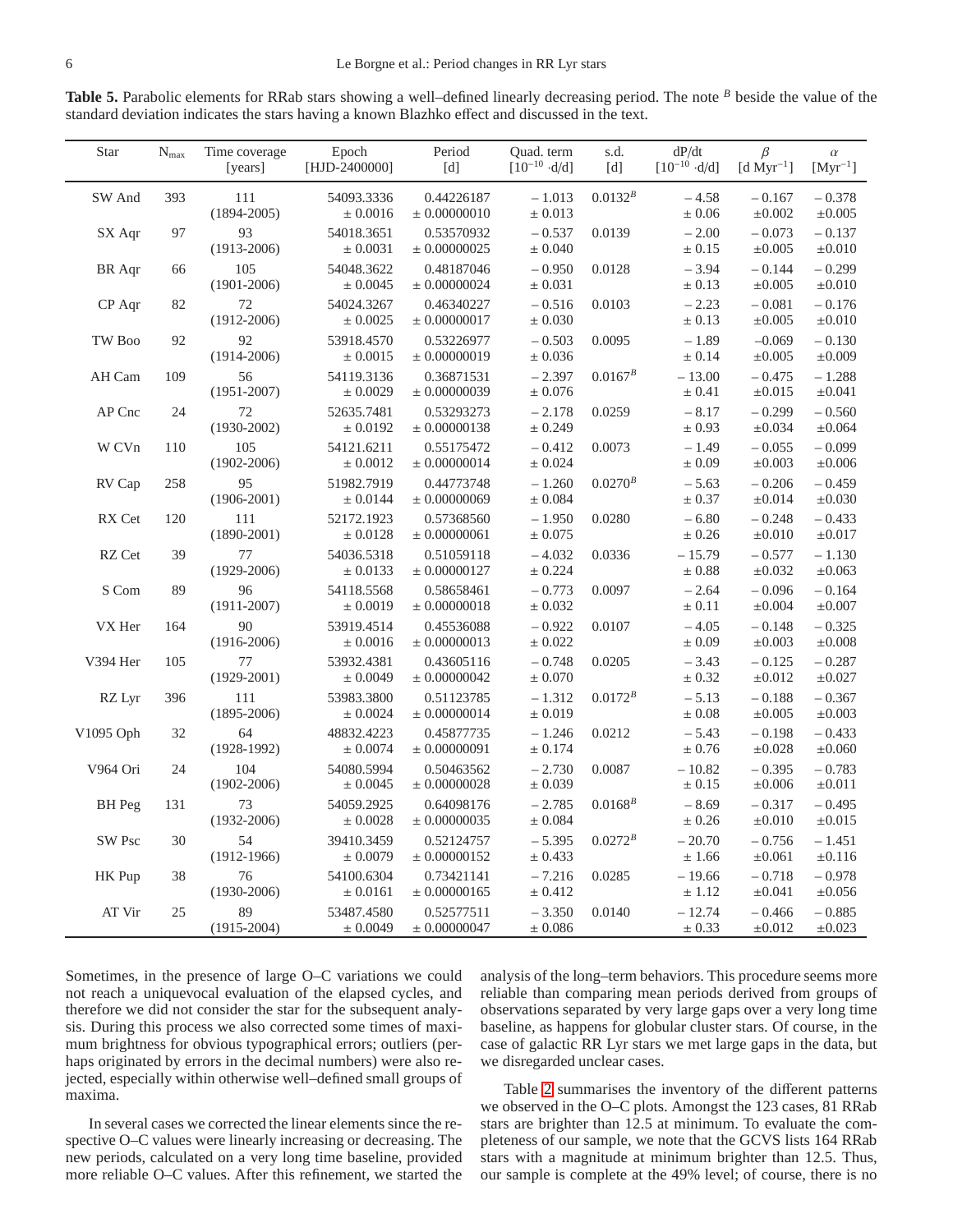way to recover the remaining 51%, since for these stars an insufficient number of times of maximum is available. Only in the future, with the progressive monitoring ensured by telescopes as TAROTs, will it be possible to increase the number of well– observed RRab stars. We note that amongst the 84 unstudied variables, 56 have  $\delta < 0^\circ$ .

The RRab stars showing a constant period for which we can provide improved elements are listed in Table [3.](#page-3-0) Formal errors at the 1  $\sigma$ -level from the least-squares fits are reported. The RRab stars whose elements cannot fit all the observed times of maxima are the most interesting cases. They are described in the next sections. We note that in spite of the short periods, RS Boo, AH Cam and EZ Cep are RRab stars. In particular, the GCVS classification of  $EZ$  Cep  $(RRc)$  is wrong; the  $HPPARcos$  photometry clearly shows a very steady ascending branch, typical of RRab stars (see Fig. 10 in Poretti [2001\)](#page-11-11).

## <span id="page-6-0"></span>**4. Stars with a linearly variable period**

The most striking result is the detection of a large number of O–C plots showing a parabolic pattern when linear elements are used. The cause of this pattern is a regular period variation. The coefficients of the parabolic fits and their error bars have been calculated by using standard routines (Press et al. [1992\)](#page-11-12). Sometimes they are not well defined; as a rule of acceptance the correlation coefficient *r* of the least–squares parabola has to be larger than 0.70. The times of maximum have been fitted with the elements

$$
C = T_0 + P_0 \cdot E + a_3 \cdot E^2 \tag{1}
$$

where  $P_0$  is the period (in days) at epoch  $T_0$  and  $E$  is the cycle counter. Then, the linear rate *dP*/*dt* (in [d/d]) is derived from

$$
dP/dt = 2 \cdot a_3 / \langle P \rangle \tag{2}
$$

where  $\langle P \rangle$  is the average period, i.e., the ratio between the elapsed time (the difference between the first and last calculated maxima) and the elapsed cycles. In the literature it is more common to indicate the rate of period changes using the  $\beta$  parameter, expressed in [d Myr−<sup>1</sup> ] (e.g., Lee [1991,](#page-11-1) Jurcsik et al. [2001\)](#page-10-0). The  $\beta$  values can be calculated from the second–order fits by applying

$$
\beta = 0.0732 \cdot 10^{10} \cdot a_3 / \langle P \rangle \tag{3}
$$

It indicates how much the period will change in  $10<sup>6</sup>$  years. In turn, this change can also be expressed as a fraction of the pulsation period (e.g., Smith & Sandage [1981\)](#page-11-0), i.e.:

$$
\alpha = \beta / \langle P \rangle \tag{4}
$$

Table [4](#page-4-0) and Table [5](#page-5-0) list the parabolic elements for RRab stars showing an increasing or decreasing period, respectively. With the aim of providing elements that will be directly useful in the planning of new observations, in each dataset the E=0 value has been assigned to the most recent time of maximum. Blazhko variables are also identified. The effect of having introduced the quadratic term can be evaluated for each star by comparing the lower and upper panels in Fig. [2](#page-12-0) and Fig. [3.](#page-13-0)

Amongst the 27 RRab stars showing a linearly increasing period (Table [4](#page-4-0) and Fig. [2\)](#page-12-0), some cases are at the limit of acceptance (0.70  $\leq r \leq 0.76$ ). In particular, the reliability of the older maxima is decisive in inferring the parabolic trends for V341 Aql, while that of the more recent ones is decisive for EZ Cep. In all the other cases the parabolic trend is clearly defined;

in particular,  $r > 0.85$  in 20 cases. The standard deviations of the parabolic fits are less than 0.025 d in all cases except three (TV CrB, SV Eri and TV Leo). In particular, SV Eri is the RRab star showing the largest O–C variation and the largest *dP*/*dt* value, one order of magnitude larger than the average.

Amongst the 21 RRab stars showing a linearly decreasing period (Table [5](#page-5-0) and Fig. [3\)](#page-13-0) the reliability of the older maxima is decisive in inferring the parabolic trends for TW Boo and V394 Her. In the RV Cap case the parabolic trend is supported by both old and recent maxima, while the Blazhko effect (see next section) strongly contributes to reducing the *r* value (0.69). In 17 cases we have  $r > 0.85$ .

The standard deviations listed in Table [4](#page-4-0) and Table [5](#page-5-0) have a mean value of 0.016 d and a median value of 0.014 d. They can be considered as an estimate of the accuracy of the photographic and visual times of maximum brightness, since they constitute the largest fraction of the data. We can infer that the weighting procedure would not have been very sensitive to the more accurate (by a factor from 5 to 10) CCD and photoelectric data; these types of data are still rare and grouped in the last few decades. This could explain why we obtained similar results by applying the weighting procedure when possible (see Sect. [3\)](#page-2-0). The above statistics and comparisons are quite satisfactory, and though the classification of some cases is somewhat doubtful, in general the observational scenario of stars with a linearly variable period is very well defined.

Just a few of the stars listed in Table [4](#page-4-0) and Table [5](#page-5-0) were known to show a second–order term (BN Aqr, BR Aqr, CP Aqr, RW Cnc, W CVn, VZ Her, RR Leo, AV Peg, and AR Per), and in all cases there is an excellent agreement between the previous values (see for instance Oláh & Szeidl [1978](#page-11-4) and Szeidl et al. [1986](#page-11-5) or, more in general, the GCVS, Kholopov [1988\)](#page-10-5) and ours.

#### 4.1. Other types of O–C variations

In our sample we can find examples of O–C patterns that are too complicated to be described with a polynomial fit. The O– C values derived from linear elements (not listed because they are valid only as rough average values on the considered time baseline) for several stars show irregular oscillations, with different behaviors (Fig. [4\)](#page-14-0). We note that in several cases there is no gap in the observations and therefore there is no ambiguity about the general O–C behavior. The non–repeating O–C oscillation shapes rule out light–time effects. A Blazhko effect can be partially responsible for some scatter, but not for the general trend.

The cases of SZ Hya, VV Peg, V759 Cyg and RU Cet are the simplest ones, since it seems that a single, abrupt change in the period has occurred. This also seems to be the case of UZ CVn; we rejected the parabolic fit since the left branch seems steeper than the right one, despite of the large scatter. XZ Cyg, RW Dra, RR Gem and RU CVn are a little more complicated; the changes occurred more than once, but still they are very sharp. The complexity of the O–C patterns increases in the cases of UY Boo, AR Her, Z CVn, ST Vir, AQ Lyr, RR Lyr itself, and RY Com, with several changes in the direction of the period variations. Other cases (EZ Lyr, RV UMa, BK Dra, SS Tau, BN Vul) show a smaller amplitude of the O–C values, resulting in more scattered plots. However, the general behaviors are very similar to the previous ones, with two or more small changes in the periods.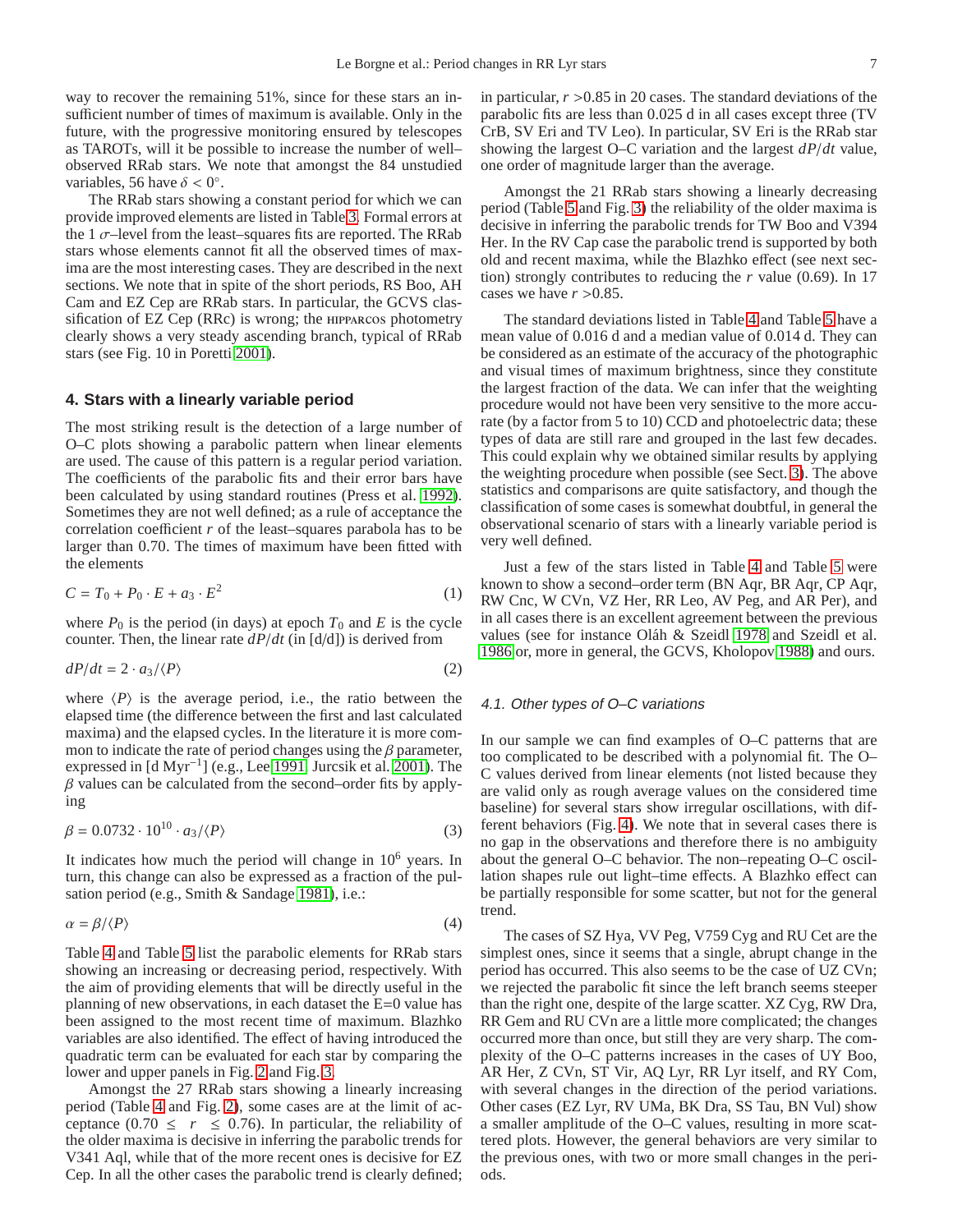## <span id="page-7-0"></span>**5. Searching for Blazhko and light–time effects**

The most obvious way to verify the reliability of the new elements, both linear and quadratic, is to analyze the residual O– C values. To do that, we applied the iterative sine–wave least– squares method (Vanicek [1979\)](#page-11-13). The frequency analysis was performed in the interval  $0.00-0.20 \text{ cd}^{-1}$ .

In several cases (SX Aqr, X Ari, RS Boo, RW Cnc, S Com, SU Dra, RZ Lyr, AV Peg, BH Peg and RY Psc) a very long period has been detected. Such a periodicity is often about half the time coverage and the amplitude is quite small. Therefore, we can infer that the parabolic fit is not perfect and that some systematic residuals were left, producing a spurious peak in the subsequent power spectrum. This feature can be noted looking at the O–C plots of the stars mentioned above in Figs. [2](#page-12-0) and [3:](#page-13-0) the two branches seem to be asymmetric. We improved the O–C fitting by calculating a third–order least–squares fit, but we obtained a significant third–order term in three cases only (RS Boo, RW Cnc, SU Dra). They produce similar rates of the period changes: 1.70·10−<sup>10</sup> d/d (second–order fit) against 1.34  $\cdot$ 10<sup>-10</sup> d/d (third–order fit) for SU Dra, 7.08·10<sup>-10</sup> d/d (second– order fit) against 6.19 ·10−<sup>10</sup> d/d (third–order fit) for RW Cnc,  $1.42 \cdot 10^{-10}$  d/d (second–order fit) against  $1.70 \cdot 10^{-10}$  d/d (third– order fit) for RS Boo. We note that new TAROT observations in the next decade will allow us to disentangle the O–C behavior in these intriguing cases.

RZ Cet seems to be a particular case. The residual O–C plot is quite unusual; a long term oscillation is clearly visible and seems to be superimposed on the parabolic trend (Fig. [3\)](#page-13-0). The frequency analysis detects a low–frequency term at  $f=0.00008$  cd<sup>-1</sup>, corresponding to  $P=12500$  d, i.e., half the time coverage. The possibility of an erratic variation of the period is still plausible, but here the full amplitude is very large (0.082 d, i.e., 2.0 h). The standard deviation after the introduction of the long period decreases from 0.034 d to 0.017 d and the fitting curve is perfectly sine shaped. These clues support the possibility of a light–time effect, but the gap in the O–C coverage hampers complete certainty.

The presence of a Blazhko effect has been reported for SW Boo, SW Psc and FK Vul, but available times of maximum light are too scant to perform a reliable frequency analysis. The frequency analysis of the residual O–Cs related to SW And, DM Cyg, RZ Lyr and BH Peg did not detect any evident peak in the power spectra, though these RR Lyr variables are reported to be Blazhko stars. However, in some stars the amplitude of the Blazhko period changes over time, while in others the Blazhko effect might be more evident in the periodic modulation of the amplitude than in the O-C values. Therefore, in both cases the amplitudes of the O–C shifts could be too small to rise above the noise level. In other cases the detection has been positive. They constitute a convincing demonstration of the quality of the database.

*RV Cap* – Kholopov [\(1988\)](#page-10-5) reports a Blazhko period of 225.5 d. Our frequency analysis refined this value to 222.96±0.14 d. Figure [5](#page-7-2) shows the power spectrum (lower panel) with the peak at  $f=0.00448$  cd<sup>-1</sup> clearly standing out. The full amplitude of the O–C variation is 0.045 d. In spite of the heterogeneous observational techniques, the O–C curve appears quite evident when folding the O–C over the 222.96 d period (upper panel;  $T_0$ =2430027.87). The Blazhko effect is responsible for the large scatter observed in the O–C plot of RV Cap in Fig. [3](#page-13-0) and for the low *r* value (0.69).

*AH Cam* – The Blazhko period of AH Cam is one of the shortest known so far. Smith et al. [\(1994\)](#page-11-14) identified a period of



<span id="page-7-2"></span>**Fig. 5.** The long–period Blazhko effect of RV Cap. Lower panel: power spectrum of the O–C values with respect to the parabolic elements; the highest peak is at 0.00448 cd<sup>−</sup><sup>1</sup> . Upper panel: the same O–C values folded with the Blazhko period of 222.96 d. O–C measure unit is days.

11 d by means of two photometric runs in 1989–90 and 1991– 92 (covering 17 and 13 nights, respectively). The light curves show evident changes in shape and amplitude. The Blazhko effect is also recoverable in the times of maximum light spanning 56 years (Fig. [6\)](#page-8-0). The frequency analysis unambiguously identified the peak at  $0.0894$  cd<sup>-1</sup> (lower panel), and the O–C plot over the refined period at  $11.1808 \pm 0.0004$  d (T<sub>0</sub>=HJD 2438040.96) shows a full amplitude of 0.024 d (upper panel).

*RS Boo* – The power spectrum reveals the low–frequency peak accounting for the slightly asymmetric O–C behavior (see above). However, a second peak is visible at 534.24 d, very close to the value given by Oosterhoff [\(1949\)](#page-11-15), i.e., 533 d. The full amplitude is 0.010 d. On the other hand, there is no evidence of the additional period in the 58–62 d range suggested by Kanyo [\(1980\)](#page-10-12); its amplitude, if real, is probably too small to be detected.

*TT Cnc* – The power spectrum shows a peak at *f*=0.01145 cd<sup>-1</sup>, corresponding to 87.35 d, close to the value determined by Szeidl [\(1968\)](#page-11-16), i.e., 89 d. The resulting O–C curve shows some scatter.

*CX Lyr* – The standard deviation of the O–C values with respect to the parabolic elements is quite high (0.036 d). The spectral window of the data is poor and hence the frequency analysis detects several peaks with comparable heights. The most convincing peaks correspond to periods of 227 d and 128 d. The O–C values folded over the two periods yield very similar plots, with a small preference for the 128 d curve; the full amplitude is 0.070 d and the standard deviation decreases to 0.027 d. No Blazhko effect was previously reported on CX Lyr.

## <span id="page-7-1"></span>**6. Period variations as evolutionary effects**

The *dP*/*dt* values listed in Table [4](#page-4-0) and Table [5](#page-5-0) constitute the first measurements of the rate of period changes in the sample of the best observed RR Lyr stars belonging to the Milky Way field. It is noteworthy that all the values, both positive and negative, have the same order of magnitude and therefore they should have a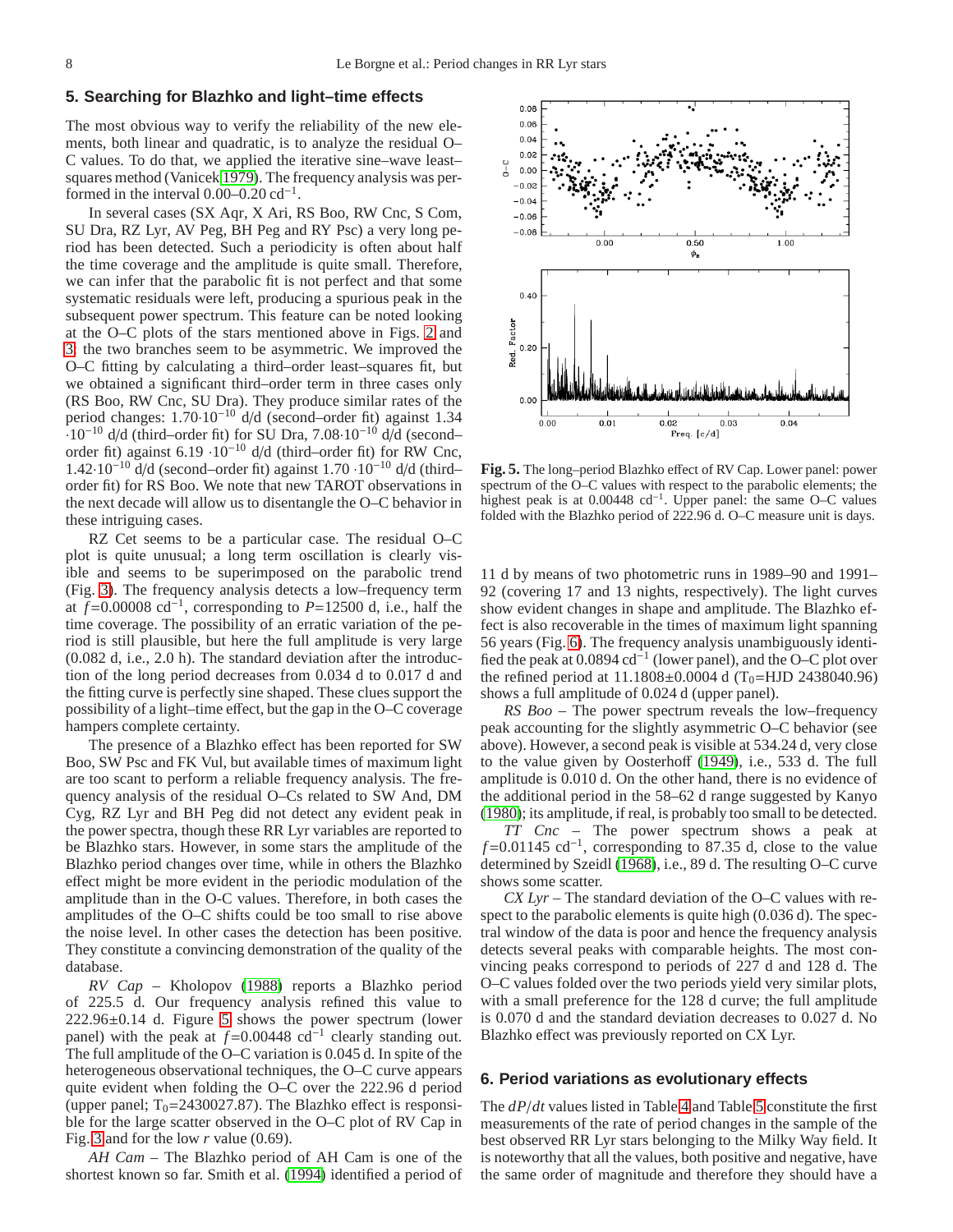

<span id="page-8-0"></span>**Fig. 6.** The short–period Blazhko effect of AH Cam. Lower panel: power spectrum of the O–C values with respect to the parabolic elements; the highest peak is at 0.0894 cd<sup>-1</sup>. Upper panel: the same O–C values folded with the Blazhko period of 11.1808 d. O–C measure unit is days.



<span id="page-8-1"></span>**Fig. 7.** Distribution of the rates of period changes. Constant periods (i.e.,  $\beta$ =0.0) are not shown. Note the extreme case of SV Eri in the positive part.

common origin. Such an origin cannot be ascribed to a particular cause (as it could for period variations induced by tidal effects or by particular instabilities), but should be provoked by a quite general phenomenon, involving a whole population of stars. Though we cannot rule out the possibility that an individual star amongst those listed in Table [4](#page-4-0) and Table [5](#page-5-0) is in a particular transition phase (see Sect. [6.3\)](#page-10-13), the immediate answer is that



<span id="page-8-2"></span>**Fig. 8.** Examples of tracks showing blueward evolution at the beginning of the horizontal branch evolution. Triangles (in black) indicate a track with  $Z=0.0001$  and M=0.86 M<sub> $\odot$ </sub>, filled circles (in red) a track with *Z*=0.0004 and M=0.74 M<sub>☉</sub>, empty circles (in blue) a track with *Z*=0.0007 and M=0.72 M<sub>☉</sub>, squares (in green) a track with *Z*=0.0010 and M=0.68 M $\odot$ . The box indicates the instability strip domain (Lee [1993\)](#page-11-17).



<span id="page-8-3"></span>**Fig. 9.** The distribution of the [Fe/H] values (as reported by Layden [1994\)](#page-10-14) of the stars showing decreasing periods (16 out of 21 cases).

the period variations are caused by long–term stellar evolution; indeed, RR Lyr stars change their radii and in turn their fundamental radial periods when moving along the horizontal branch. The order of magnitude of the period changes we detected is that expected from evolutionary models: Lee [\(1991\)](#page-11-1) reports  $\beta$  values in the range 0.0–0.3 d Myr<sup>−</sup><sup>1</sup> . Moreover, our values are similar to those reported by Jurcsik et al. [\(2001\)](#page-10-0) in the case of  $\omega$  Cen RR Lyr stars ( $\beta$  mean rate of 0.15 d Myr<sup>-1</sup>) and discussed as evolutionary changes. Therefore, our analysis, providing a reliable estimate of the rate of period changes in field RR Lyr stars, allowed us to perfom a closer investigation of the stellar evolution along the horizontal branch.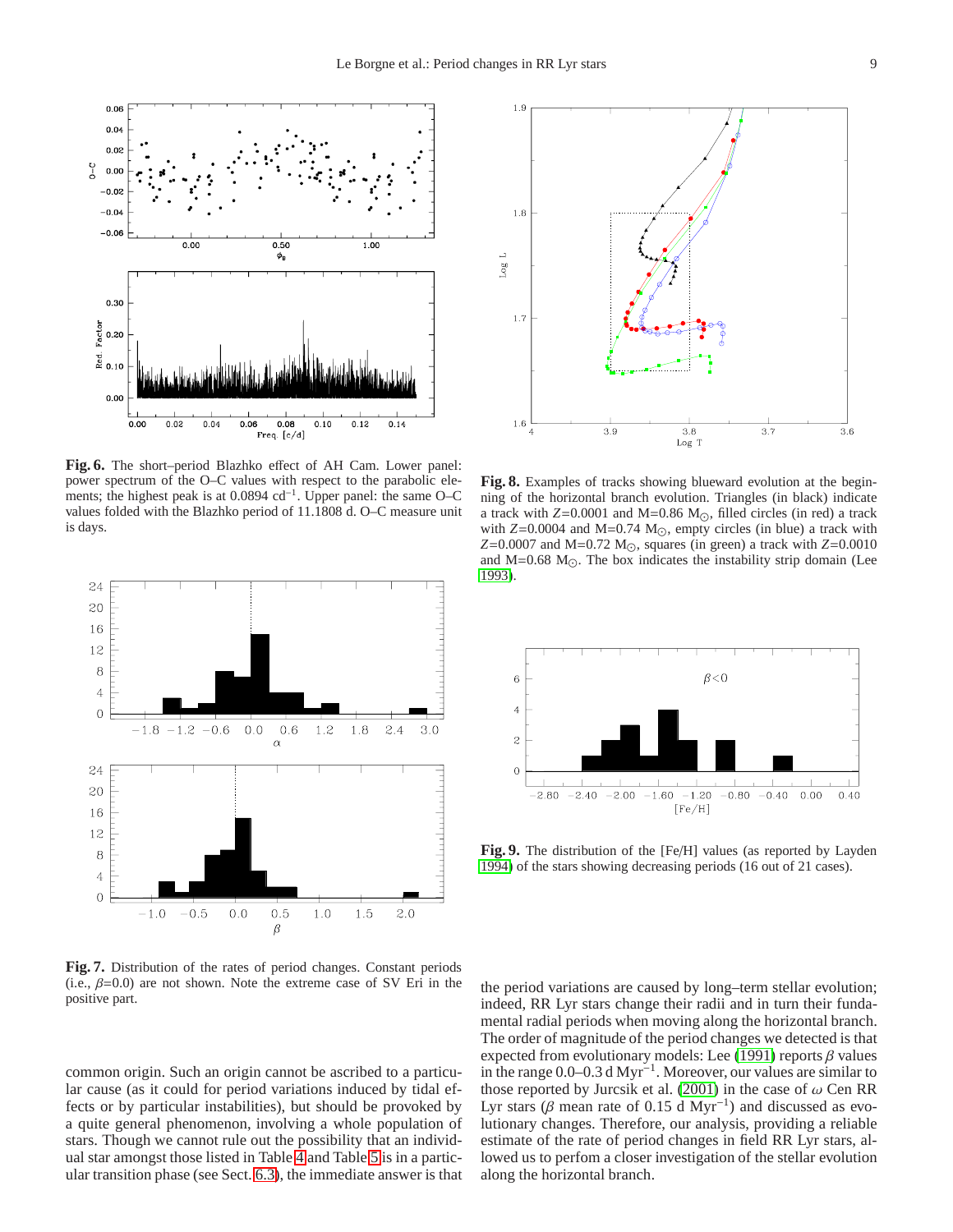## 6.1. Comparison between stars with period changes of opposite sign

The histograms shown in Fig. [7](#page-8-1) summarise the properties of our sample. They provide evidence that a large fraction of RR Lyr stars experience appreciable changes in their structure in the time now covered by observations. The first immediate result is that the blueward evolution (decreasing periods) is as common as the redward one (increasing periods). Consequently, RR Lyr stars seem to be an excellent laboratory to verify the modifications of the internal structure caused by stellar evolution under different conditions (e.g., contraction and expansion). On the other hand, we remind the reader that in 54 cases (i.e., a number of cases similar to the number of RR Lyr stars showing period variations) we did not detect a significant period variation. No period variation could occur at the turning point in the evolutionary tracks, but a constant period probably means that there are phases in the instability strip crossing when changes are not large enough to be measurable in 100 years or so.

When limiting to cases where a period variability is noted, we get a similar distribution between negative and positive rates (Fig. [7\)](#page-8-1) for our field RRab stars. We also note that the period ranges are nearly coincident in the two samples; in particular, we have a mean and median value of 0.53 d for stars with increasing period, and a mean and median value of 0.51 d for stars with decreasing period. This similarity is not observed for RRab stars in galactic clusters (Lee [1991,](#page-11-1) Jurcsik et al. [2001\)](#page-10-0), where positive rates are largely more frequent.

In our opinion, the large number of galactic stars showing decreasing periods is a strong confirmation of the evolutionary tracks provided by Sweigart [\(1987\)](#page-11-18) and Lee & Demarque [\(1990\)](#page-11-19). Most of these tracks cross the instability strip at high luminosities in the redward direction. However, Fig. [8](#page-8-2) shows that for some combinations of masses and metallicities (e.g., by increasing the mass of the model with a lower metallicity), a blueward evolution at the beginning of the horizontal branch phase is predicted, both at high luminosity ( $Z=0.0001$  and M=0.86 M<sub> $\odot$ </sub>) and at low luminosity ( $Z=0.0010$  and M=0.68 M<sub> $\odot$ </sub>), and such blueward paths actually cross the instability strip domain. The theoretical sequences calculated by Dorman [\(1992\)](#page-10-15) predict a blueward evolution at slightly lower luminosities, crossing the instability strip in fewer cases (e.g., Fig. 7 in Jurcsik et al. [2001\)](#page-10-0). In general, all theoretical models predict a blueward evolution in connection with the prevalence of the H–shell burning over the He–central burning. The fact that the intersection between these blueward tracks and the instability strip is predicted only for particular combinations of physical parameters is compensated by the longer lifetimes on the blueward path relative to the redward one (see next section). Therefore, once we have established that the blueward crossing occurs, the slow migration could explain why we observe RRab stars in this phase.

To investigate the real agreement between the input parameters of the evolutionary tracks shown in Fig. [8](#page-8-2) and the stars of our sample, we considered the [Fe/H] values determined by Layden [\(1994\)](#page-10-14) by means of homogeneous low–to–moderate dispersion spectra. Sixteen stars with decreasing periods are included in Layden's sample; we get  $[Fe/H] < -1.20$  in 13 cases and a median value of  $[Fe/H] = -1.48$  (Fig. [9\)](#page-8-3). These  $[Fe/H]$  values translate into  $Z \leq 0.0010$  and  $Z = 0.0007$  (e.g., Pietrinferni et al. [2004\)](#page-11-20). Therefore, the observed metallicities are in the same range of those used to generate the tracks shown in Fig. [8.](#page-8-2) A similar distribution is obtained for stars with increasing periods; in 20 cases out of 24 we observe  $[Fe/H] < -1.20$  and the median value is  $[Fe/H] = -1.52$ . This supports the hypothesis that all the stars with increasing and decreasing periods have similar characteristics, but the latter ones are less evolved than the former.

## 6.2. The rate of period changes

To avoid influence from a few very large positive or negative rates, we calculated the median values of the rates of the period changes to characterise the two distributions shown in Fig. [7.](#page-8-1) We obtained  $\beta = +0.14$ ,  $\alpha = +0.26$  for the 27 stars with increasing periods and  $\beta = -0.20$ ,  $\alpha = -0.43$  for the 21 stars with decreasing periods. As already shown in early investigations by Sandage [\(1957\)](#page-11-21) and then confirmed by Lee [\(1991\)](#page-11-1) and Pietrinferni et al. [\(2004\)](#page-11-20), the estimate of the horizontal branch lifetime is about  $~\sim$ 10<sup>8</sup> years, and a star spends  $~\sim$ 1/3 of its life in the instability strip. Moving uniformly through the strip with time, the corresponding rate of period change should be around  $\alpha$ =0.02: Fig. [7](#page-8-1) provides evidence of rates one order of magnitude greater.

However, we have to take into account that when observing a star for 100 years we are monitoring a fraction corresponding to 10−<sup>5</sup> of the lifetime spent crossing the strip. The rates of the period changes we measure are a sort of instantaneous value, which refers to a particular stage in the horizontal branch phase. Indeed, it is quite obvious that the stars cannot maintain a constant rate of some 0.1 d Myr−<sup>1</sup> for several 10<sup>6</sup> years, since their periods would assume values largely outside the RRab range (0.4–0.8 d) and thus physically meaningless. Therefore, we should definitely refrain from considering the observed rates as the constant rate of the instability strip crossing of a specific stellar model. Such large variations (units of 0.1 d Myr<sup>-1</sup>) must last for a few  $10<sup>6</sup>$  years only. On the other hand, the 54 stars showing a constant period could be in the middle of their long crossing of the instability strip.

The obvious interpretation of Fig[.7](#page-8-1) is to consider that the observed rates are those corresponding to the phases when the stars change their periods with the fastest rate. The rate spread is caused both by the different physical parameters of the stars and by the small differences in age. When considering the evolution-ary rates provided by Lee [\(1991\)](#page-11-1), it seems that large  $\beta$  rates occur only at the end of the instability strip crossing (i.e., roughly, 1/20 of its horizontal branch lifetimes). However, such a proportion would imply a huge number of RR Lyr stars with nearly constant periods and a few stars with large  $\beta$  values. In our sample we found a 2:1 ratio. To explain the low number of stars with constant period we should admit that amongst the galactic RR Lyr stars there is a predominance of low–mass stars: the theoretical models predict (see Fig. 1 in Lee [1991\)](#page-11-1) that these stars cross the instability strip very quickly, close to the end of their horizontal branch lifetime. The case of SV Eri can support this point. It has a long period (0.71 d), close to the observational limit of RR Lyr periods. The theory predicts a large positive rate in this case and indeed we observe  $\alpha$ =2.97, actually a huge value (see below). XX And has a similar period value (0.72 d), but its rate of period change is one order of magnitude smaller  $(\alpha=0.20)$ . Thus, SV Eri seems to have entered the rapid final phase, and it should be considered a very peculiar object experiencing a rapid final evolution.

The median values also suggest that galactic RR Lyr stars experienced slightly faster period decreases than increases. To evaluate the physical meaning of this fact, we need to compare them more closely with the lifetimes of the blueward and redward crossings. Actually, the blueward crossings are about 1.6 times longer than the redward. As an example, the two tracks with  $Z=0.0004$  and  $Z=0.0007$  in Fig. [8](#page-8-2) (i.e., those indicated by filled and empty circles, respectively) yield 33 and 28 Myr for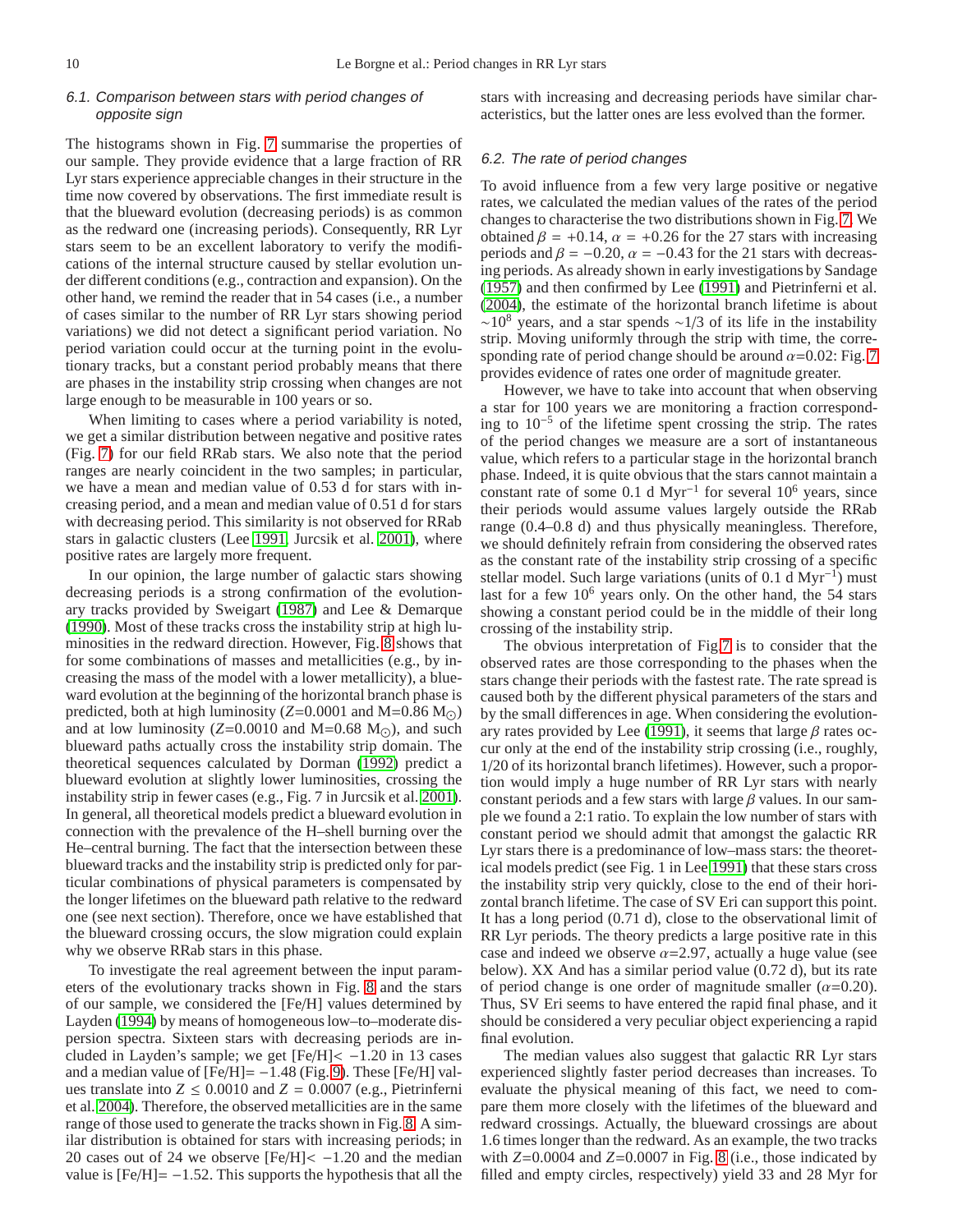the blueward evolution and 21 and 17 Myr for the redward evolution. Moreover, the stars should change their radius to a lesser extent in the blueward evolution than in the redward one (0.13 against 0.20, in log *R*). Therefore, at first glance, the positive  $\beta$ values should be on the average greater (also in absolute value) than the negative ones, since a larger period variation occurs in a shorter time. This expectation seems to be contradicted by the histograms shown in Fig. [7.](#page-8-1) The contradiction could be partially explained by taking into account the observation that the short lifetimes on the final part of the redward evolution strongly reduce the possibility of observing these stars. Nevertheless, the RRab stars showing rapid period decreases still need more detailed theoretical investigations. For example, their large number could result from a burst in the stellar formation process in our galaxy.

Finally, we have to address a possible discrepancy between the observed and predicted rates of the period changes. The theoretical evolutionary rates calculated by Lee [\(1991\)](#page-11-1) and recalled above predict  $\beta$  values smaller than 0.30 for almost all the stars.  $\beta$ values larger than 0.30 (stars with very low mass,  $M = 0.68 M_{\odot}$ , and well–defined metallicity, *Z*=0.0004) are only reported in exceptional cases and the lifetimes of these phases are very short. In our sample we have 18 stars with  $0 < \beta < 0.30$  and 9 stars with  $\beta > 0.30$ . Also in this case, the 2:1 ratio seems too small to be caused by the presence of exceptional cases. Furthermore, the  $\alpha$ =2.97 value of SV Eri recalled above is much higher than expected. Smith & Sandage [\(1981,](#page-11-0) also quoting Iben [1971\)](#page-10-16) indicate  $\alpha$ =0.5 as an extreme value, but such a value is not an uncommon one (see Fig. [7\)](#page-8-1) and is much smaller than the SV Eri value.

Our conclusion is that the theoretical models should be fine tuned to match the observed rates in a better way, now that the extensive GEOS database allows us to measure them in a reliable sample.

#### <span id="page-10-13"></span>6.3. Erratic changes

During the final phase of the helium core burning it is possible that instabilities occur and that period variations are not regular, both around a constant value or superimposed on the general trend (Sweigart & Demarque [1973\)](#page-11-22). This possibility has been suggested by Sweigart & Renzini [\(1979\)](#page-11-2) and has been invoked by Lee [\(1991\)](#page-11-1) to explain the few cases of negative values in the rate of period changes. RR Lyr stars showing blueward evolution have been considered as suspicious, invoking period changes caused by temporary instabilities, but we are providing evidence that the number of RR Lyr stars subject to blueward evolution is similar to the number of stars subject to the redward evolution. Therefore, the erratic changes should be considered as representative of a particular evolutionary stage, as the final helium core burning could be, but not as an ad hoc solution to explain negative rates only. We also stress that the erratic changes occur in both directions (see Fig. [4\)](#page-14-0). In our opinion, the sudden, sharp period changes occurring in the cases similar to SZ Hya could be the result of particular temporary instabilities, which can also produce sudden blueward excursions (Sweigart & Renzini [1979\)](#page-11-2). We also stress that only a comprehensive analysis performed on a large database can avoid overlooking these sudden changes as evolutionary ones.

# **7. Conclusions**

The analysis of O–C variations over a timescale of 100 years or more has proved to be a powerful tool for providing quantitative

tests of the stellar evolution of the horizontal branch stars. We can stress some well–established observational facts:

- 1. RRab stars experiencing blueward evolution (i.e., period decreases) are quite common, only slightly less so than RRab stars experiencing redward evolution (i.e., period increases). The period ranges covered by the two groups are very similar and the mean and median period values are nearly coincident;
- 2. the absolute values of period changes are larger than expected. Also in the extreme case of the rapid–evolving star SV Eri the rate is much larger than expected;
- 3. the O–C behavior can be very complicated in some cases, with abrupt or irregular period variations, rather than monotonic. The regular variations caused by the light–time effect (and hence duplicity), often invoked to explain large O–C excursions, are not convincingly observed in our extensive sample. The physical explanations should be searched in the stellar structure;
- 4. Blazhko effect is often superimposed on secular changes, but the monotonic trend due to evolutionary variations still remains visible.

As a general conclusion about the comparison between our observational results and the theoretical predictions, we claim that there is a very powerful feedback between the two approaches. In particular, theoretical investigations should take into account that we have observational evidence of many RR Lyr stars showing blueward evolution. The theoretical models should also match the observed  $\beta$  values in a more satisfactory way, as these seem to be higher than expected, both for redward and blueward evolutions. On the other hand, the observational effort to monitor RR Lyr stars should be continued, possibly extended to stars at fainter magnitudes, and the accuracy of the maximum time determinations should be improved (by using automated telescopes), thus obtaining the same information on a shorter time baseline.

Acknowledgements. The outlines of this project have been sketched during several GEOS meetings, where the different knowledge of amateur and professional astronomers found a very profitable synthesis. The active participation of N. Beltraminelli, M. Benucci, R. Boninsegna, M. Dumont, J. Fabregat, F. Fumagalli, D. Husar, A. Manna, J.C. Misson, J. Remis, and J. Vialle to these discussions is gratefully acknowledged. The authors also thank M. Catelan, S. Degl'Innocenti, H. Smith, and L. Szabados for useful comments on a first draft of the manuscript. EP acknowledges support from the INAF project 39/2005. The present study has used the SIMBAD database operated at the *Centre de Données Astronomiques (Strasbourg)* in France.

#### **References**

- <span id="page-10-7"></span>Agerer, F., & Hübscher, J. 2002, IBVS 5296 (BAV Mitteilungen No. 152)
- <span id="page-10-8"></span>Agerer, F., & Hübscher, J. 2003, IBVS 5485 (BAV Mitteilungen No. 160)
- <span id="page-10-3"></span>Boër, M., Atteia, J. L., Bringer, M., et al. 2001 A&A 378, 76
- <span id="page-10-1"></span>Bringer, M., Boër, M., Peignot, C., Fontan, G., & Merce, C. 1999 A&AS 138, 581
- <span id="page-10-4"></span>Damerdji, Y., Klotz, A., & Boër, M. 2007, AJ 133, 1470
- <span id="page-10-15"></span>Dorman, B. 1992, ApJS 81, 221
- <span id="page-10-9"></span>Hübscher, J. 2005, IBVS 5643 (BAV Mitteilungen No. 172)
- <span id="page-10-10"></span>Hübscher, J., Paschke, A., & Walter, F. 2005, IBVS 5657 (BAV Mitteilungen No. 173)
- <span id="page-10-11"></span>Hübscher, J., Paschke, A., & Walter, F. 2006, IBVS 5731 (BAV Mitteilungen No. 178)
- <span id="page-10-16"></span>Iben, I. 1971, PASP 83, 697
- <span id="page-10-0"></span>Jurcsik, J., Clement, C., Geyer, E.H., & Domsa, I. 2001, AJ 121, 951

<span id="page-10-12"></span>Kanyo, S. 1980, IBVS 1832

- <span id="page-10-5"></span>Kholopov, P. N., et al. 1988, General Catalogue of Variable Stars, Moscow: Nauka Publishing House, 1988, 4th ed., edited by Khopolov, P.N.
- <span id="page-10-2"></span>Klotz, A., Gendre, B., Stratta, G., et al. 2006, A&A 451, L39
- <span id="page-10-14"></span>Layden, A.C. 1994, AJ 108, 1016
- <span id="page-10-6"></span>Le Borgne, J.F., Klotz, A., & Boër M. 2004, IBVS 5568 (GEOS Circular RR 21)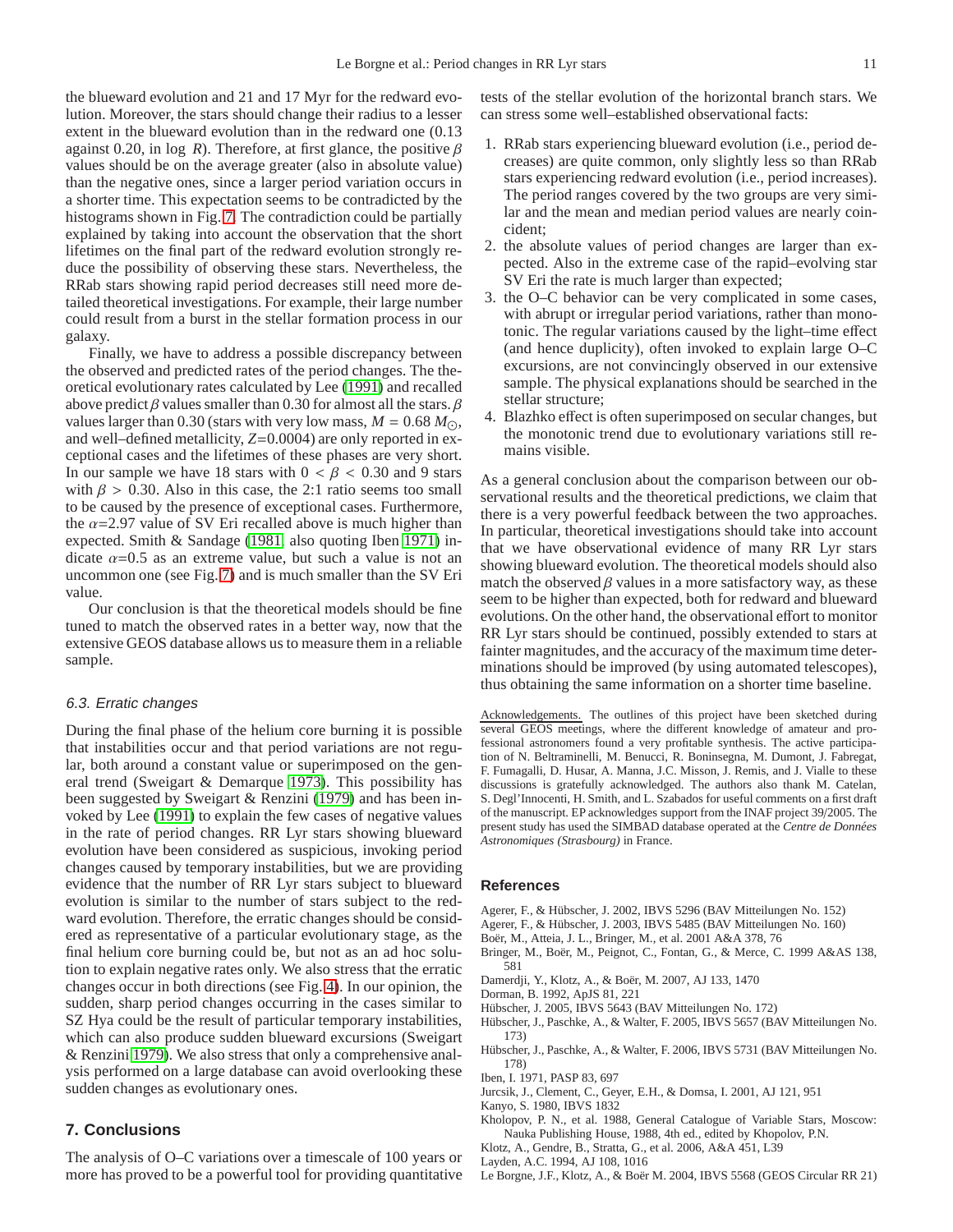- <span id="page-11-6"></span>Le Borgne, J.F., Klotz, A., & Boër, M. 2005a, IBVS 5622 (GEOS Circular RR 24)
- <span id="page-11-7"></span>Le Borgne, J.F., Klotz, A., & Boër, M. 2005b, IBVS 5650 (GEOS Circular RR 25)
- <span id="page-11-8"></span>Le Borgne, J.F., Klotz, A., & Boër, M. 2006a, IBVS 5686 (GEOS Circular RR 26)
- <span id="page-11-9"></span>Le Borgne, J.F., Klotz, A., & Boër, M. 2006b, IBVS 5717 (GEOS Circular RR 28)
- <span id="page-11-10"></span>Le Borgne, J.F., Klotz, A., & Boër, M. 2007, IBVS 5767 (GEOS Circular RR 29)
- <span id="page-11-1"></span>Lee, Y.W. 1991, ApJ 367, 524
- <span id="page-11-17"></span>Lee, Y.W. 1993, in IAU Coll. 139, "New Perspectives on Stellar Pulsation and Pulsating Variable Stars", eds. J.M. Nemec and J.M. Matthews, Cambridge Univ. Press, p. 294
- <span id="page-11-19"></span>Lee, Y.W., & Demarque, P. 1990, ApJS 73,709
- <span id="page-11-4"></span>Oláh, K., & Szeidl, B., Communications of the Konkoly Observatory, 71
- <span id="page-11-15"></span>Oosterhoff, P. Th. 1949, BAN 10, 101
- <span id="page-11-20"></span>Pietrinferni, A., Cassisi, S., Salaris, M., & Castelli, F. 2004, ApJ 612, 168
- <span id="page-11-11"></span>Poretti, E. 2001, A&A 371, 986
- <span id="page-11-12"></span>Press, W.H., Teukolsky, S.A., Vetterling, W.T., & Flannery, B.P. 1992, Numerical Recipes, Cambridge U. Press, Cambridge, UK
- <span id="page-11-21"></span>Sandage, A. 1957, ApJ 126, 326
- <span id="page-11-14"></span>Smith, H.A., Matthews, J.M., Lee, K.M., et al. 1994, AJ 107, 679
- <span id="page-11-0"></span>Smith, H.A., & Sandage, A. 1981, AJ 86, 1870

<span id="page-11-18"></span>Sweigart, A.V. 1987, ApJS, 65, 95

- <span id="page-11-22"></span>Sweigart, A.V., & Demarque, P. 1973, in IAU Coll. 21, Variable Stars in Globular Clusters and in Related Systems, ed. J.D. Fernie (Reidel, Dordrecht), p. 221 Sweigart, A., & Renzini, A. 1979, A&A 71, 66
- <span id="page-11-16"></span><span id="page-11-2"></span>Szeidl, B. 1968, IBVS 278
- <span id="page-11-5"></span>Szeidl, B., Oláh, K., & Miszer, A., Communications of the Konkoly Observatory, 89
- <span id="page-11-13"></span><span id="page-11-3"></span>Tsesevich, V.P. 1969, "RR Lyrae stars", Israel program for scientific translation. Vanicek, P. 1979, Astrophys. Space Sci. 12, 10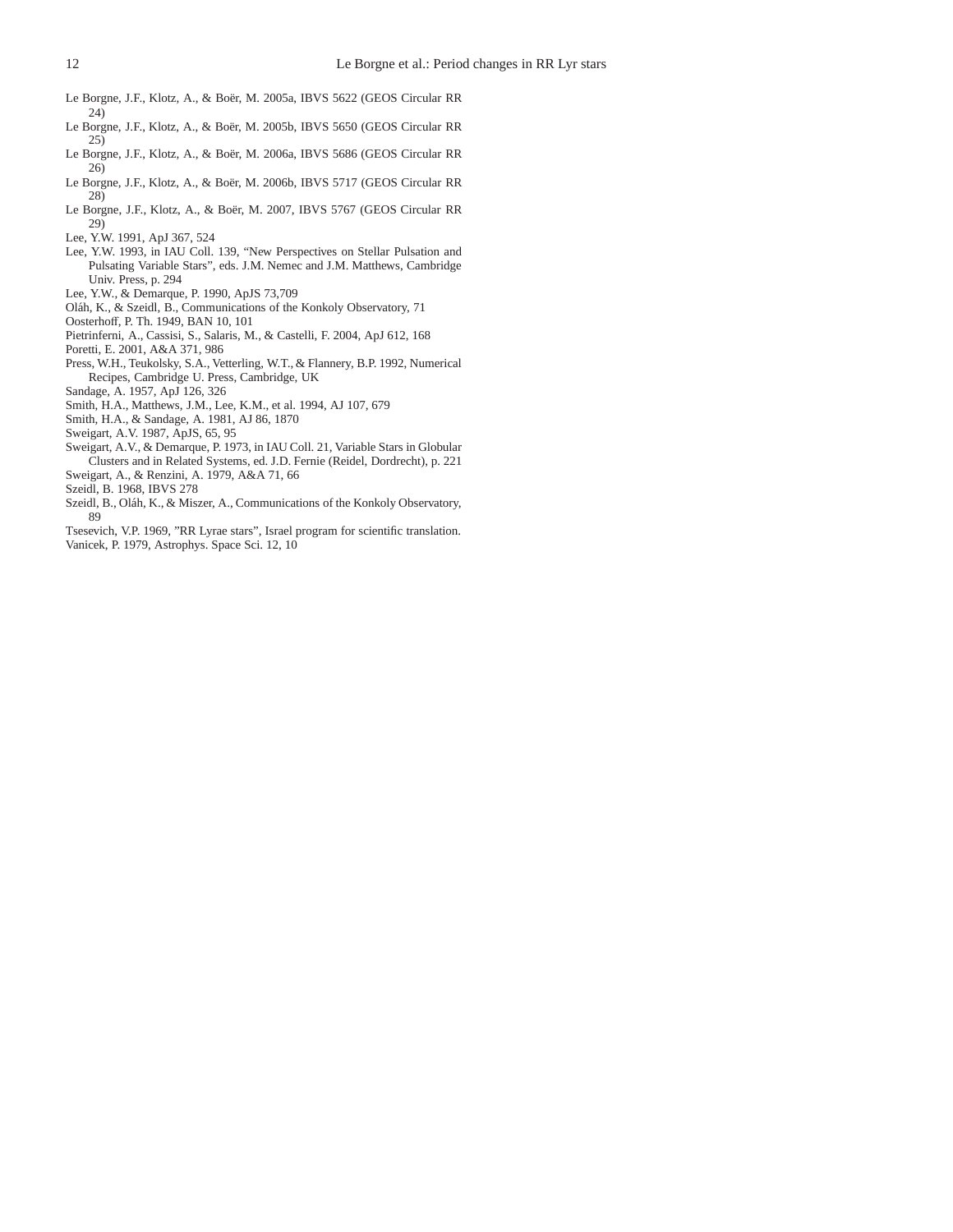

<span id="page-12-0"></span>**Fig. 2.** O–C values for RRab stars. Filled circles indicate O–C values calculated from the parabolic fit (period increasing at a constant rate), crosses from the linear fit (constant period). On the *x*–axis we plot the elapsed cycles (E/10000); on the ordinate one we plot the O–C values in days. The cases of V341 Aql, RS Boo, RW Cnc, EZ Cep and SU Dra are discussed in the text.

 $\mathbf{1}$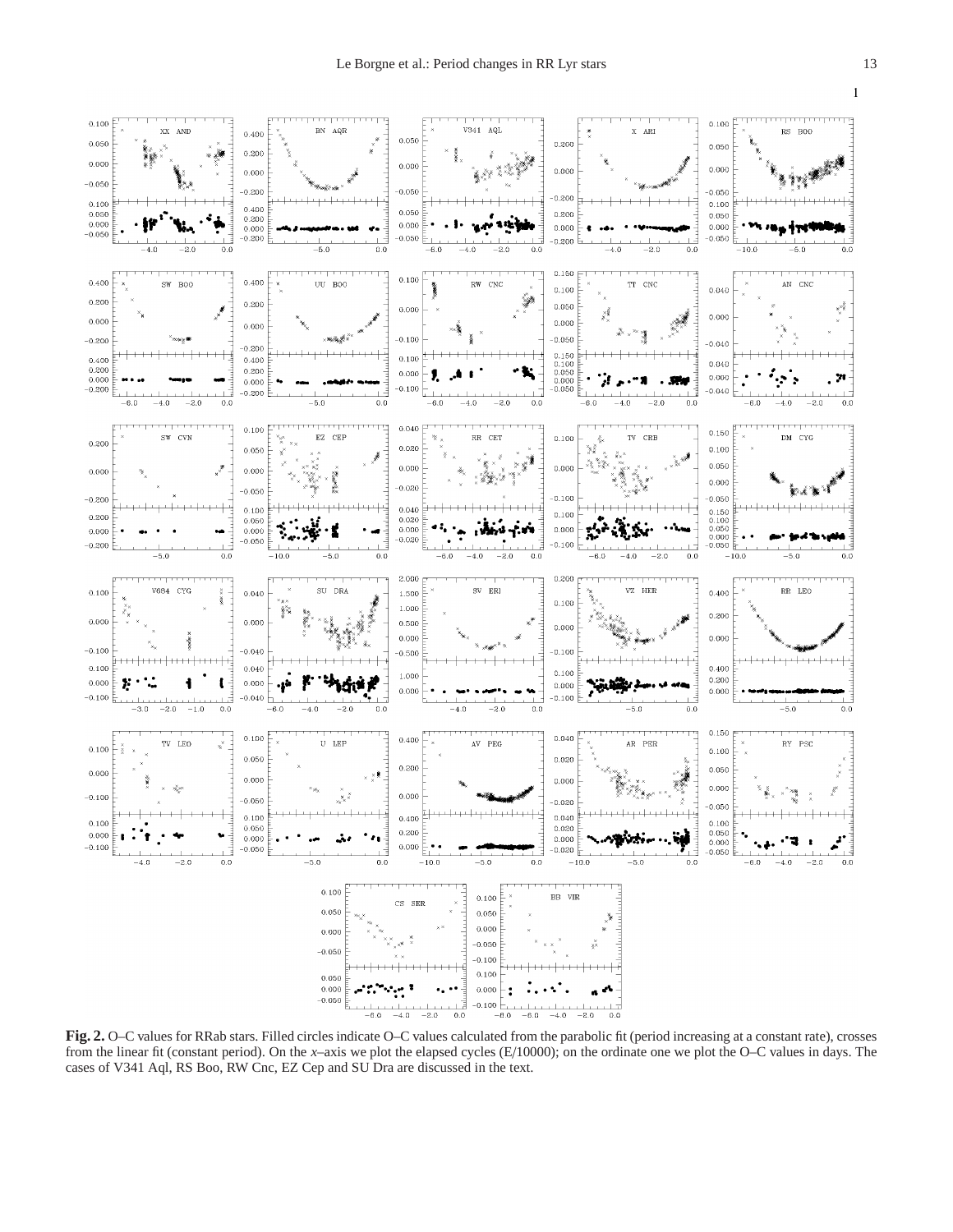

<span id="page-13-0"></span>**Fig. 3.** O–C values for RRab stars. Filled circles indicate O–C values calculated from the parabolic fit (period decreasing at a constant rate), crosses from the linear fit (constant period). On the *x*–axis we plot the elapsed cycles (E/10000); on the ordinates the O–C values are in days.